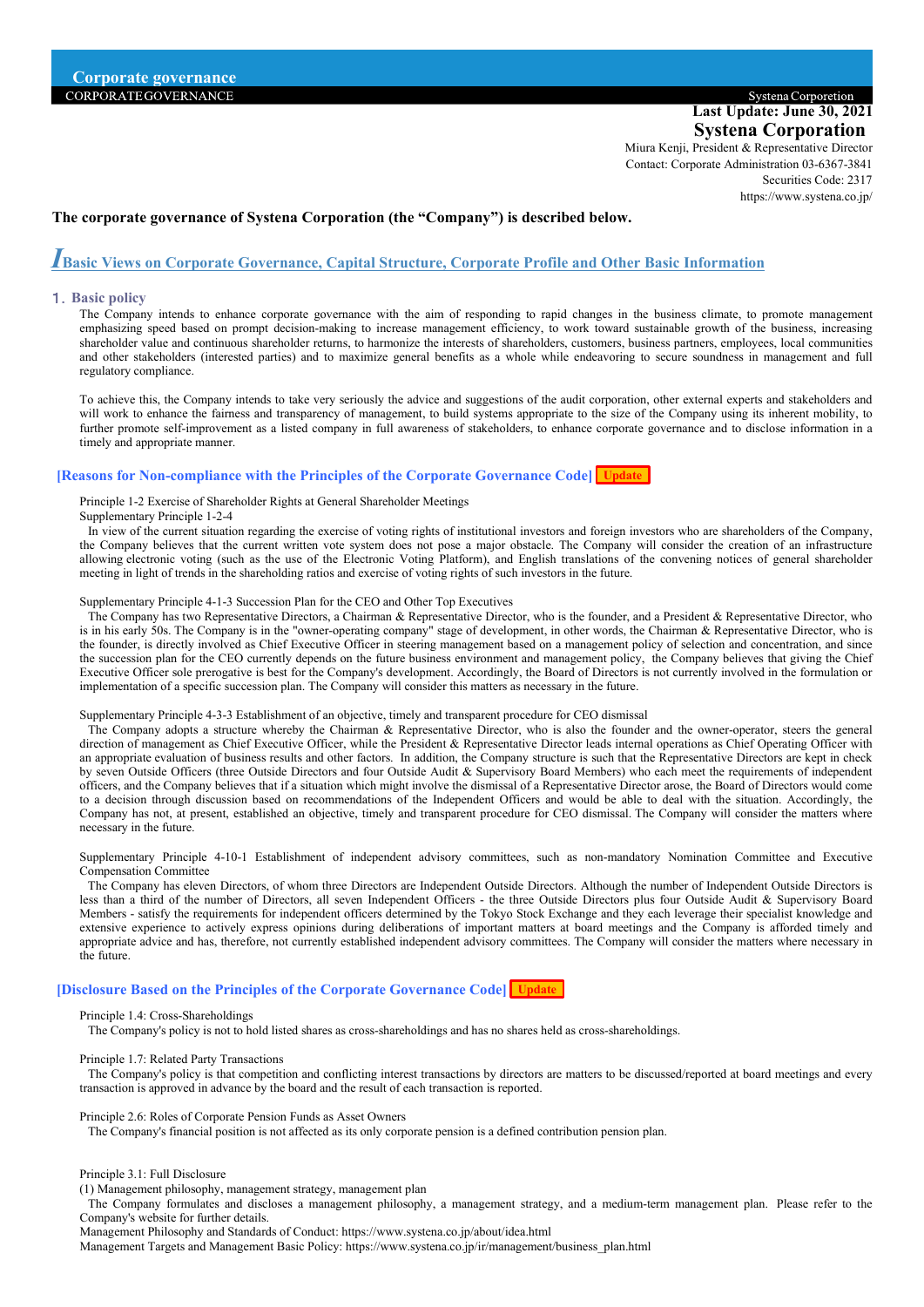Medium-Term Management Plan[: https://www.systena.co.jp/ir/management/business\\_plan.html](http://www.systena.co.jp/ir/management/business_plan.html)

(2) Basic views and guidelines on corporate governance are described in "I. 1 Basic Views" of this Report.

(3) Board policies and procedures in determining the remuneration of the senior management and directors are described in "II.1. Directors' Compensation System" of this Report.

(4) Board policies and procedures in the appointment/dismissal of the senior management and the nomination of candidates for Director and Audit & Supervisory Board Member

On the appointment/nomination of candidates for Director, the President & Representative Director proposes candidates to the Board of Directors based on a comprehensive judgment of attributes such as past achievements, character, insight and ability, and the Board of Directors selects the right person for the job ensuring that the overall composition of the Board of Directors will enable accurate and speedy decision-making, appropriate risk management and supervision of business execution, in accordance with the rules of employment of Directors.

In the event of circumstances requiring the dismissal of a Director, Audit & Supervisory Board Member or Corporate Officer, the Representative Directors shall hold deliberations and the Board of Directors shall take the result of these deliberations into consideration and decide whether to propose dismissal in the case of a Director or Audit & Supervisory Board Member or whether to dismiss in the case of a Corporate Officer. The dismissal of a Director or Audit & Supervisory Board Member is carried out in accordance with the provisions of the Companies Act and other relevant legislation.

On the appointment/nomination of candidates for Audit & Supervisory Board Member, the President & Representative Director proposes candidates to the Board of Directors based on a comprehensive judgment of attributes such as past achievements, character, insight and ability, and the Board of Directors selects candidates, taking into consideration the balance between knowledge about finance, accounting or law and experience of management supervision. The consent of the Audit & Supervisory Board must be required with respect to candidates for Audit & Supervisory Board Member.

(5) Explanation of individual appointments/dismissals and nominations when the Board of Directors appoints and dismisses executive management and nominates candidates for Director or Audit and Supervisory Board Member in accordance with (4) above

The Company discloses reasons for the appointment/dismissal or nomination of candidates for Outside Director and candidates for Outside Audit & Supervisory Board Member and other details about Directors and Audit & Supervisory Board members such as a career summary, positions and duties in materials such as the notice of convocation of the ordinary general meeting of shareholders and the annual securities report. Please refer to the Company's website for further details. In the event of circumstances requiring the dismissal of a Corporate Officer, the Company describes the reason for dismissal mainly in timely disclosure materials.

[https://www.systena.co.jp/ir/library/general\\_meeting.html](http://www.systena.co.jp/ir/library/general_meeting.html) [https://www.systena.co.jp/ir/library/securities.html](http://www.systena.co.jp/ir/library/securities.html)

## Principle 4-1 Roles and responsibilities of the Board of Directors (1)

#### Supplementary Principle 4-1-1 Scope of Management Responsibility

Matters to be judged and determined by the Board of Directors itself are set out in the Rules of the Board of Directors. The Company has a Management Meeting which acts as an advisory body to the Board of Directors and discusses matters of general importance for company management. The Company leaves other matters concerning the execution of specific business operations to the management team, including the President & Representative Director, to decide, in principle, and clarifies the scope of delegation according to the scale and nature of transactions and business operations in a management authority chart.

#### Principle 4.9 Independence Standards and Qualification for Independent Directors

The Company elects Outside Directors, who are Independent Officers, in accordance with the requirements for Outside Directors set out in the Companies Act and the Independence Standards determined by the Tokyo Stock Exchange.

Principle 4-11 Preconditions for Ensuring Effectiveness of the Board of Directors and the Board of Corporate Auditors

Supplementary Principle 4-11-1 View on the Appropriate Balance between Knowledge, Experience and Skills of the Board as a Whole, and also on Diversity and Appropriate Board Size, and Policies and Procedures for Nominating Directors

The Company ensures that the composition of the Board of Directors allows for appropriate and flexible decision-making and supervision of business execution, giving comprehensive consideration to expertise, experience and past achievements and managerial ability. The Company's Board of Directors is currently composed of individuals from inside and outside the company who possess diverse knowledge, experience and abilities, and in addition to eight internal directors who are familiar with every area of the Company's business, the Company has three Independent Outside Directors, making a total of eleven Directors as well as four Independent Outside Audit & Supervisory Board Members.

Supplementary Principle 4-11-2 Status of Concurrent Serving of Directors and Audit & Supervisory Board Members as Directors, Audit & Supervisory Board Members or the Management at Other Listed Companies

The Company discloses the status of concurrent serving of Directors and Audit & Supervisory Board Members as Officers, Audit & Supervisory Board Members or the management at other companies in its business reports and reference documents for shareholders meeting. Please refer to the Company's website for further details.

[https://www.systena.co.jp/ir/library/general\\_meeting.html](http://www.systena.co.jp/ir/library/general_meeting.html)

Supplementary Principle 4-11-3 Analysis and Evaluation of Effectiveness of Board of Directors as a Whole, and Summary of the Results

The Company's Board of Directors is composed of 15 members who attend Board meetings, of which seven are Outside Directors or Outside Audit & Supervisory Board Members who are Independent Officers in accordance with the provisions of the Tokyo Stock Exchange. To conduct an analysis/evaluation of the effectiveness of the Board of Directors, the Company uses a "Questionnaire Survey for Evaluation of the Board of Directors" and all Directors and Audit & Supervisory Board Members conduct self-evaluations of the composition and operations of the Board of Directors and the results of analysis of this survey are discussed at a meeting of Outside Officers consisting of the two Outside Directors, excluding a new Outside Director, and the four Outside Audit & Supervisory Board Members.

The results of analysis of self-evaluations based on the questionnaire survey and the results of discussion at the meeting of Outside Officers confirmed that the Company's Board of Directors leverages the knowledge, experience and insights of each officer to engage in discussions which contribute to the sustainable growth and enhancement of shareholder value from a medium-to-long term perspective and that sufficient discussions for the supervision of management are held, and the Company, therefore, concluded from these findings that the effectiveness of the Board of Directors is ensured.

With reference to the self-evaluations of the Directors and Audit & Supervisory Board Members, the Company conducts an analysis and evaluation of the effectiveness of the Board of Directors as a whole every year, in principle, to maintain effectiveness and also pursues further improvement to ensure that effective discussions are held.

Principle 4-14 Training for Directors and Audit & Supervisory Board Members

Supplementary Principle 4-14-2

The Company provides training about the role and responsibilities (including legal responsibilities) officers are required to fulfil, as necessary, and also provides support to Outside Officers to increase their understanding of the Group.

#### Principle 5.1: Policy for Constructive Dialogue with Shareholders

The Company establishes and discloses a disclosure policy to encourage constructive dialogue with shareholders. Please refer to the Company's website for further details.

[https://www.systena.co.jp/ir/management/disclosure.html](http://www.systena.co.jp/ir/management/disclosure.html)

Please refer to "2. Status of IR Activities" in "III Implementation Status of Measures for Shareholders and Other Stakeholders" in this Report for information about the development of a framework and initiatives for this.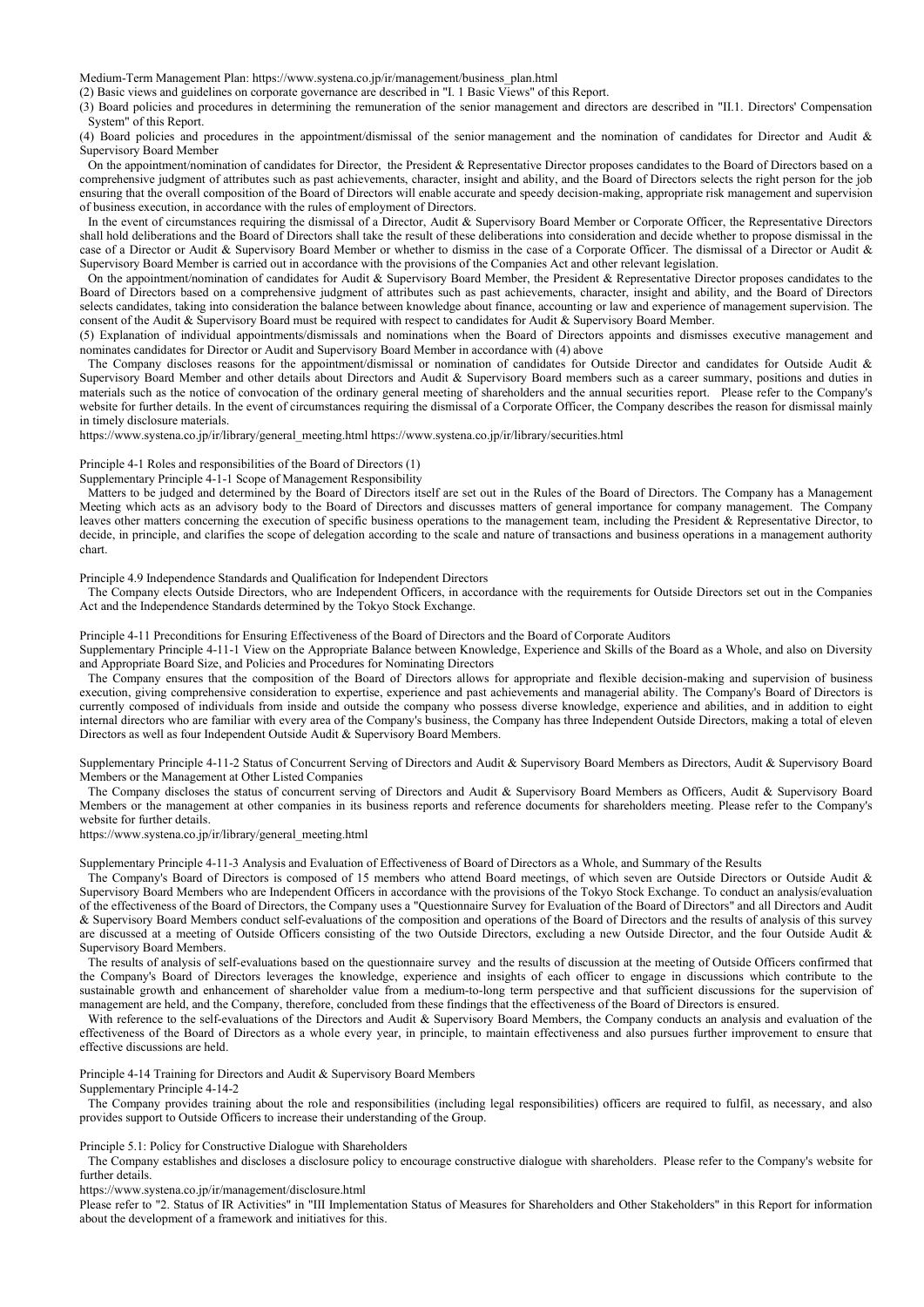# **2. Capital Structure**

Foreign Shareholder Ratio From 20% to less than 30%

# **[Status of Major Shareholders] Update**

| Name $/$<br>Company name                                                         | <b>Number of Shares</b><br>Owned | Percentage<br>(%) |
|----------------------------------------------------------------------------------|----------------------------------|-------------------|
| <b>SMS Holdings Corporation</b>                                                  | 26,036,800                       | 26.77             |
| The Master Trust Bank of Japan, Ltd. (Trust account)                             | 7,163,700                        | 7.36              |
| Custody Bank of Japan, Ltd. (Trust account)                                      | 6,102,100                        | 6.27              |
| Systema Employee Ownership Association                                           | 2,556,200                        | 2.62              |
| THE BANK OF NEW YORK MELLON 140044                                               | 2,539,400                        | 2.61              |
| NORTHERN TRUST CO.(AVFC)RE MONDRIAN INTERNATIONAL SMALL CAP EQUITY<br>FUND, L.P. | 2,322,600                        | 2.38              |
| <b>SSBTC CLIENT OMNIBUS ACCOUNT</b>                                              | 2,094,608                        | 2.15              |
| Custody Bank of Japan, Ltd. (Trust Account 9)                                    | 1,666,400                        | 1.71              |
| STATE STREET BANK AND TRUST COMPANY 505103                                       | 1,502,994                        | 1.54              |
| BBH FOR FINANCIAL INV TRUST GRANDEUR PEAK INTERNATIONAL STALWARTS FD             | 1,342,800                        | 1.38              |

| Existence of Controlling Shareholder<br>(except for Parent Company) |      |
|---------------------------------------------------------------------|------|
| Existence of Parent Company                                         | None |
|                                                                     |      |

Supplementary Explanation

# **3. Corporate Attributes**

―――

―――

―――

| Listed Stock Market and Market Section                                           | <b>Tokyo Stock Exchange First Section</b>                        |
|----------------------------------------------------------------------------------|------------------------------------------------------------------|
| Fiscal Year-End                                                                  | March                                                            |
| <b>Type of Business</b>                                                          | Information & Communication                                      |
| Number of Employees (consolidated) as<br>of the End of the Previous Fiscal Year  | More than 1000                                                   |
| Sales (consolidated) as of the End of the<br>Previous Fiscal Year                | From $\frac{10}{2}$ billion to less than $\frac{100}{2}$ billion |
| Number of Consolidated Subsidiaries as of<br>the End of the Previous Fiscal Year | From 10 to less than 50                                          |

**4**.**Policy on Measures to Protect Minority Shareholders in Conducting Transactions with Controlling Shareholder**

**5. Other Special Circumstances which may have Material Impact on Corporate Governance**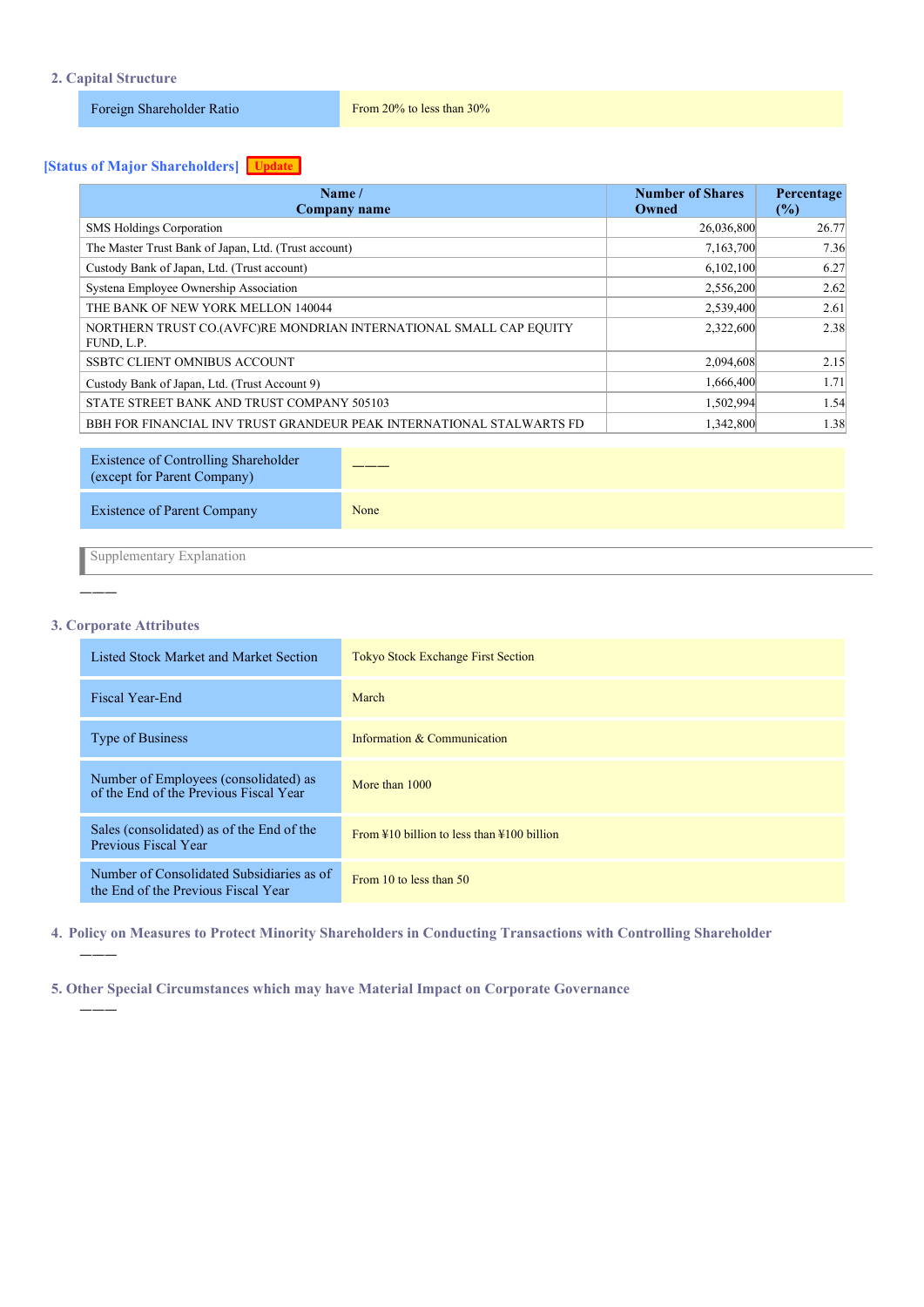# *Ⅱ* **Business Management Organization and Other Corporate Governance Systems regarding Decision-making, Execution of Business, and Oversight in Management**

# **1. Organizational Composition and Operation**

| I. Organizational Composition and Operation                            |                                  |  |  |  |  |  |
|------------------------------------------------------------------------|----------------------------------|--|--|--|--|--|
| Organization Form                                                      | Company with a board of auditors |  |  |  |  |  |
| [Directors]                                                            |                                  |  |  |  |  |  |
| Maximum Number of Directors Stipulated<br>in Articles of Incorporation | 11                               |  |  |  |  |  |
| Term of Office Stipulated in Articles of<br>Incorporation              | 1 year                           |  |  |  |  |  |
| Chairperson of the Board                                               | President                        |  |  |  |  |  |
| Number of Directors Update                                             | 11                               |  |  |  |  |  |
| Appointment of Outside Directors                                       | Appointed                        |  |  |  |  |  |
| Number of Outside Directors Update                                     | 3                                |  |  |  |  |  |
| Number of Independent Directors<br><b>Update</b>                       | 3                                |  |  |  |  |  |

Outside Directors' Relationship with the Company  $(1)$  Update

| Name          | <b>Attribute</b>     |  | <b>Relationship with the Company*</b> |  |              |  |   |  |               |  |  |  |  |  |
|---------------|----------------------|--|---------------------------------------|--|--------------|--|---|--|---------------|--|--|--|--|--|
|               | $\bf{a}$             |  | <sup>o</sup>                          |  | $\mathbf{r}$ |  | g |  |               |  |  |  |  |  |
| Yukio Suzuki  | From another company |  |                                       |  |              |  |   |  | ↗             |  |  |  |  |  |
| Kouichi Ogawa | From another company |  |                                       |  |              |  |   |  | <u>r</u><br>∸ |  |  |  |  |  |
| Mari Itoh     | Lawver               |  |                                       |  |              |  |   |  |               |  |  |  |  |  |

**\* Categories for "Relationship with the Company"**

**\* "○" when the director presently falls or has recently fallen under the category; "**△**" when the director fell under the category in the past** 

**\* "●" when a close relative of the director presently falls or has recently fallen under the category; "▲"when a close relative of the director fell under the category in the past** 

a. Executive of the Company or its subsidiaries

b. Non-executive director or executive of a parent company of the Company

c. Executive of a fellow subsidiary company of the Company

d. A party whose major client or supplier is the Company or an executive thereof

e. Major client or supplier of the Company or an executive thereof

f. Consultant, accountant or legal professional who receives a large amount of monetary consideration or other property from the Company besides compensation as a director/accounting auditor

g. Major shareholder of the Company (or an executive of the said major shareholder if the shareholder is a legal entity)

h. Executive of a client or supplier company of the Company (which does not correspond to any of d, e, or f) (the director himself/herself only)

i. Executive of a company, between which and the Company outside directors/accounting auditors are mutually appointed (the director himself/herself only)

j. Executive of a company or organization that receives a donation from the Company (the director himself/herself only)

k. Others

Outside Accounting Auditor's Relationship with the Company (2) Update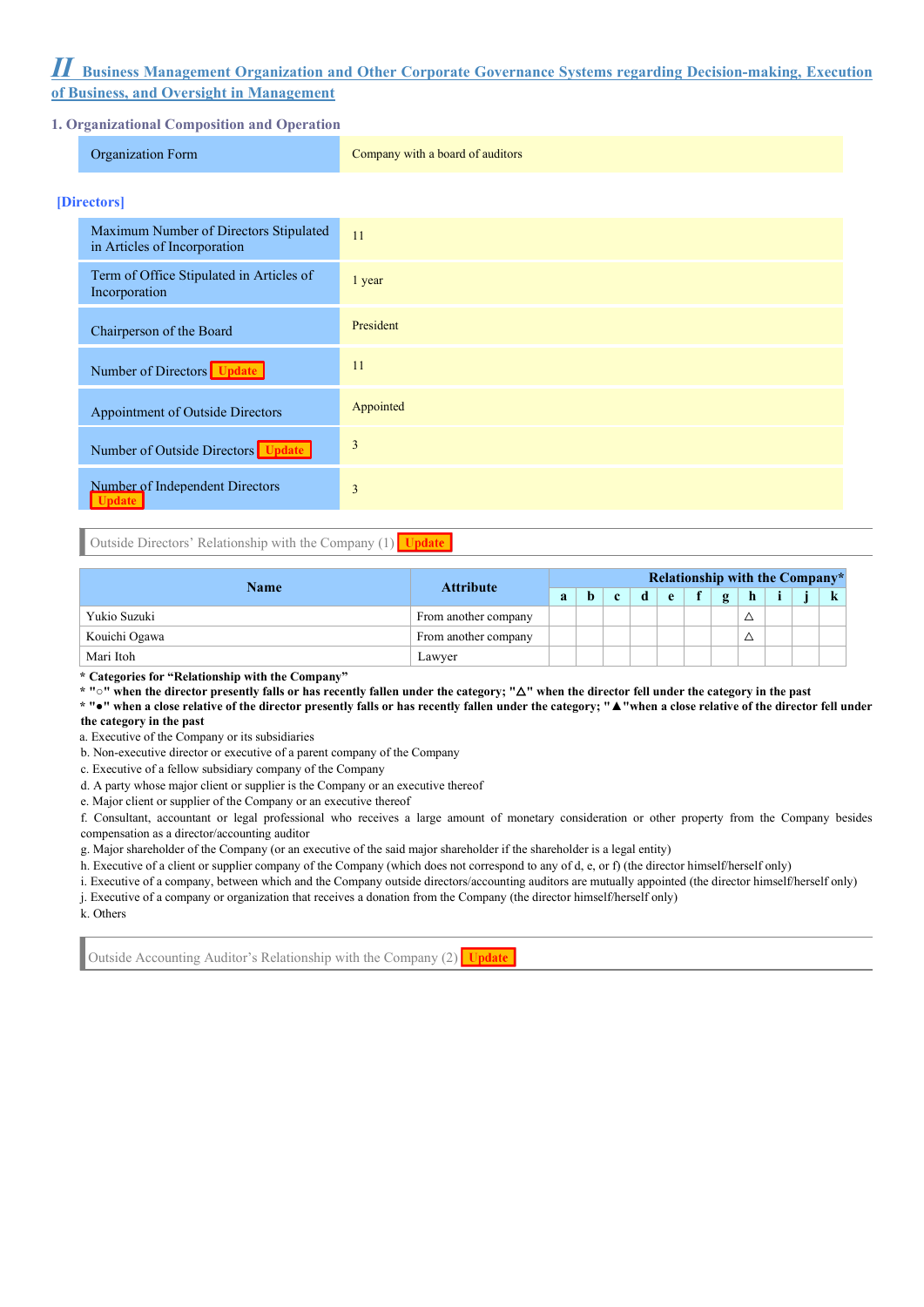| Name          | <b>Designation as</b><br>Independent<br><b>Director</b> | <b>Supplementary Explanation of the</b><br>Relationship                                                                                                                                                                                                                                                                                                                                                                                                                                                                                                                                                                                                                                                                                                                                                                                                                                                                                                                                                                                                                                                                                                                                                                                                                                                                                                                                                                                                                                                                                                                                                                         | <b>Reasons of Appointment</b>                                                                                                                                                                                                                                                                                                                                                                                                                                                                                                                                                                                                                                                                                                                                                                                                                                                                                                                                                                                                                                                                                                                                                                                       |
|---------------|---------------------------------------------------------|---------------------------------------------------------------------------------------------------------------------------------------------------------------------------------------------------------------------------------------------------------------------------------------------------------------------------------------------------------------------------------------------------------------------------------------------------------------------------------------------------------------------------------------------------------------------------------------------------------------------------------------------------------------------------------------------------------------------------------------------------------------------------------------------------------------------------------------------------------------------------------------------------------------------------------------------------------------------------------------------------------------------------------------------------------------------------------------------------------------------------------------------------------------------------------------------------------------------------------------------------------------------------------------------------------------------------------------------------------------------------------------------------------------------------------------------------------------------------------------------------------------------------------------------------------------------------------------------------------------------------------|---------------------------------------------------------------------------------------------------------------------------------------------------------------------------------------------------------------------------------------------------------------------------------------------------------------------------------------------------------------------------------------------------------------------------------------------------------------------------------------------------------------------------------------------------------------------------------------------------------------------------------------------------------------------------------------------------------------------------------------------------------------------------------------------------------------------------------------------------------------------------------------------------------------------------------------------------------------------------------------------------------------------------------------------------------------------------------------------------------------------------------------------------------------------------------------------------------------------|
| Yukio Suzuki  | O                                                       | Mr. Suzuki is not now, nor has never been an<br>employee of the Company or an affiliate of the<br>Company.<br>Mr. Suzuki is a Representative Director of Belle<br>Investment Research of Japan Inc., an Outside<br>Director of Ichigo Inc., and an Outside Audit &<br>Supervisory Board Member of WILLs Inc. and XNET<br>Corporation. The Company has no special<br>relationships with these companies at which Mr.<br>Suzuki concurrently serves. In addition, Mr. Suzuki<br>used to work for Nomura Holdings, Inc., with which<br>the Company does business. The Company has no<br>special relationship with Nomura Holdings, Inc.<br>Mr. Suzuki and the Company have concluded an<br>agreement limiting Mr. Suzuki's liability for<br>damages as Outside Director of the Company in<br>accordance with the provisions of the Articles of<br>Incorporation, and the maximum limit on liability<br>under said agreement is the minimum liability<br>amount as provided in laws and ordinances.<br>The Company has entered into a directors and<br>officers liability insurance agreement under Article<br>430-3, Paragraph 1 of the Companies Act with an<br>insurance company, with the insurance covering the<br>damages and court costs, etc. that Mr. Suzuki is<br>required to pay resulting from a claim for damages<br>due to any act (including inaction) of Mr. Suzuki<br>based on his position as a director of the Company.<br>There are, however, certain exceptions to the<br>agreement. Damages will not be covered if they arise<br>from an act of Mr. Suzuki that he is aware violates<br>laws and regulations. | Mr. Suzuki has extensive experience and deep<br>insight as a manager accumulated over many years<br>working at a securities firm and other companies as<br>well as specialist financial and economic knowledge<br>as a securities analyst and the Company benefits from<br>his accurate advice to ensure the validity and<br>appropriateness of decision-making by the Board of<br>Directors. The Company elected him again expecting<br>that his appropriate advice on the Company's<br>management from an independent perspective and<br>appropriate supervision of business execution will<br>contribute to enhancing the Company's corporate<br>value.<br>Mr. Suzuki has a high degree of independence, with<br>no direct interest in the Company's management and<br>the Company, therefore, believes that he can duly<br>fulfil the role expected of him by shareholders, etc.<br>which is to supervise those who execute business<br>operations led by the Representative Directors from an<br>independent standpoint.<br>Based on the views outlined above, the Company<br>nominated Mr. Suzuki as an Independent Officer<br>who will pose no risk of a conflict of interests with<br>general shareholders. |
| Kouichi Ogawa | O                                                       | Mr. Ogawa is not now, nor has never been an<br>employee of the Company or an affiliate of the<br>Company.<br>Mr. Ogawa used to work for Mizuho Bank, Ltd.,<br>with which the Company does business, and the<br>Company had bank loans of 760 million yen and other<br>transactions such as the provision of IT services, sale<br>of products and system development amounting to 521<br>million yen with the bank in the fiscal year ended<br>March 31, 2021. However, these are normal business<br>transactions and the Company believes that there is no<br>question about Mr. Ogawa's independence.<br>Mr. Ogawa and the Company have concluded an<br>agreement limiting Mr. Ogawa's liability for<br>damages as Outside Director of the Company in<br>accordance with the provisions of the Articles of<br>Incorporation, and the maximum limit on liability<br>under said agreement is the minimum liability<br>amount as provided in laws and ordinances.<br>The Company has entered into a directors and<br>officers liability insurance agreement under Article<br>430-3, Paragraph 1 of the Companies Act with an<br>insurance company, with the insurance covering the<br>damages and court costs, etc. that Mr. Ogawa is<br>required to pay resulting from a claim for damages<br>due to any act (including inaction) of Mr. Ogawa<br>based on his position as a director of the Company.<br>There are, however, certain exceptions to the<br>agreement. Damages will not be covered if they<br>arise from an act of Mr. Suzuki that he is aware<br>violates laws and regulations.                                   | Mr. Ogawa has extensive experience and deep insight<br>accumulated over many years working at a financial<br>institution and the Company benefits from his useful<br>advice mainly from the perspective of internal controls<br>and compliance. The Company elected him again<br>expecting that his appropriate advice on the Company's<br>management from an independent perspective and<br>appropriate supervision of business execution will<br>contribute to enhancing the Company's corporate value.<br>Mr. Ogawa has a high degree of independence, with<br>no direct interest in the Company's management and<br>the Company, therefore, believes that he can duly fulfil<br>the role expected of him by shareholders, etc. which is<br>to supervise those who execute business operations led<br>by the Representative Directors from an independent<br>standpoint.<br>Based on the views outlined above, the Company<br>nominated Mr. Ogawa as an Independent Officer<br>who will pose no risk of a conflict of interests with<br>general shareholders.                                                                                                                                                    |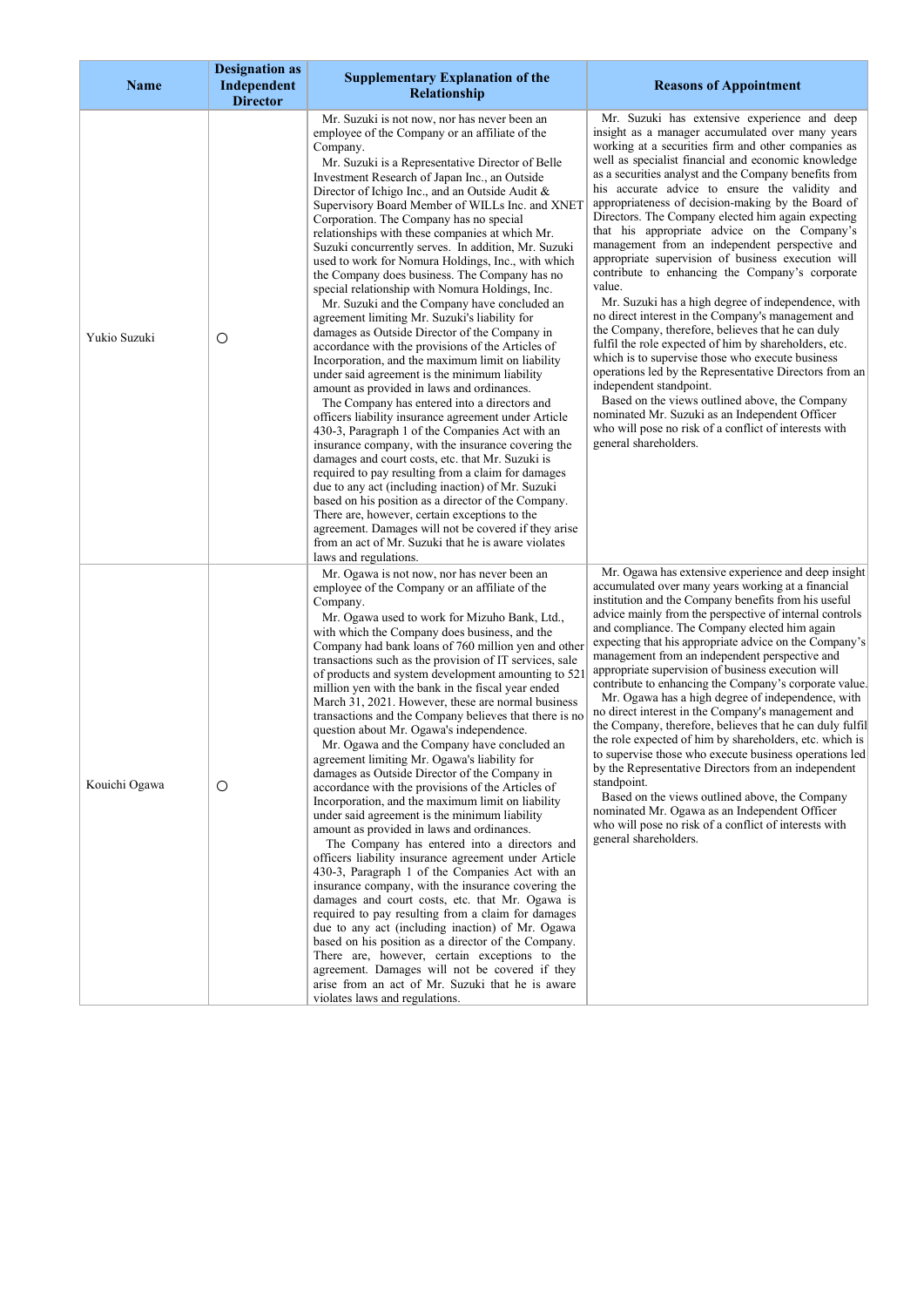| Mari Itoh | Ο | Ms. Itoh is not now, nor has she ever been an<br>employee of the Company or an affiliate of the<br>Company.<br>Ms. Itoh is a partner of Anderson Mori &<br>Tomotsune. The Company has no special<br>relationships with the law company.<br>Ms. Itoh and the Company have concluded an<br>agreement limiting Ms. Itoh's liability for damages<br>as an Outside Director of the Company in<br>accordance with the provisions of the Articles of<br>Incorporation, and the maximum limit on liability<br>under said agreement is the minimum liability<br>amount as provided for in laws and ordinances.<br>The Company has entered into a directors and<br>officers liability insurance agreement under Article<br>430-3, Paragraph 1 of the Companies Act with an<br>insurance company, and an insurance company's<br>insurance will cover the damages and court costs, etc.<br>that Ms. Itoh is required to pay resulting from a claim<br>for damages due to an act (including inaction) of Ms.<br>Itoh based on her position as a director of the<br>Company. There are, however, certain exceptions to<br>the agreement. Damages will not be covered if the<br>damage is the result of an act of Ms. Itoh that she is<br>aware violates laws and regulations. | An attorney-at-law, Ms. Itoh has expertise in<br>corporate legal affairs in Japan and overseas.<br>Although Ms. Itoh has never been involved in<br>company management except as an Outside Officer,<br>the Company elected her with the expectation that she<br>will provide appropriate advice on the Company's<br>management from an independent perspective, using<br>her extensive experience and insight accumulated over<br>many years, and will thereby contribute to enhancing<br>transparency and soundness in management at the<br>Company.<br>Ms. Itoh has a high degree of independence, with no<br>direct interest in the Company's management and the<br>Company therefore believes that she can duly fulfill<br>the role expected of her by shareholders, etc. which is<br>to supervise those who execute business operations led<br>by the Representative Directors from an independent<br>standpoint.<br>Based on the views outlined above, the Company<br>nominated Ms. Itoh as an Independent Officer who<br>will pose no risk of a conflict of interests with general<br>shareholders. |
|-----------|---|-----------------------------------------------------------------------------------------------------------------------------------------------------------------------------------------------------------------------------------------------------------------------------------------------------------------------------------------------------------------------------------------------------------------------------------------------------------------------------------------------------------------------------------------------------------------------------------------------------------------------------------------------------------------------------------------------------------------------------------------------------------------------------------------------------------------------------------------------------------------------------------------------------------------------------------------------------------------------------------------------------------------------------------------------------------------------------------------------------------------------------------------------------------------------------------------------------------------------------------------------------------------|------------------------------------------------------------------------------------------------------------------------------------------------------------------------------------------------------------------------------------------------------------------------------------------------------------------------------------------------------------------------------------------------------------------------------------------------------------------------------------------------------------------------------------------------------------------------------------------------------------------------------------------------------------------------------------------------------------------------------------------------------------------------------------------------------------------------------------------------------------------------------------------------------------------------------------------------------------------------------------------------------------------------------------------------------------------------------------------------------------|

Voluntary Establishment of Committee(s) Corresponding to Nomination Committee or Remuneration Committee

Not Established

# **[Accounting Auditor]**

| Establishment of Board of Accounting<br><b>Auditors</b>                         | Established    |
|---------------------------------------------------------------------------------|----------------|
| Maximum Number of Accounting Auditor<br>Stipulated in Articles of Incorporation | 5              |
| Number of Accounting Auditor                                                    | $\overline{4}$ |
|                                                                                 |                |

Cooperation among Accounting Auditor, External Accounting Auditors and Internal Audit Departments

#### ・Cooperation among Audit & Supervisory Board Members and Accounting Auditors

Audit & Supervisory Board Members receive a written explanation outlining the annual audit plan from the Accounting Auditors and check the content including the detailed audit schedule, the persons in charge of the quarterly review and the communication plan. The Audit & Supervisory Board Members receive a report on the review results every quarter from the Accounting Auditors and have them submit a report outlining the audit results at the end of the fiscal year for evaluation. The Audit & Supervisory Board Members also conduct hearings on matters relating to the independence of Accounting Auditors and matters relating to execution of their duties and also hold interviews with Accounting Auditors where necessary to ask about the status of audits.

## ・Cooperation among Audit & Supervisory Board Members and Internal Audit Departments

The Audit & Supervisory Board Members hold monthly meeting with Internal Audit Department to exchange opinions on matters such as the audit plan, the implementation status of audits and improvements and also seek to gain a better understanding by viewing internal audit reports and so forth. When evaluating business activities for risk management and improvement of internal control systems, Internal Audit Departments seek to share information with Audit & Supervisory Board Members by consulting them beforehand and reporting to them afterwards. In addition, depending on internal audit items, the full-time Audit & Supervisory Board Member attends audits whenever necessary.

| Appointment of Outside Accounting<br>Auditor | Appointed      |
|----------------------------------------------|----------------|
| Number of Outside Accounting Auditor         | $\overline{4}$ |
| Number of Independent Accounting<br>Auditor  | $\overline{4}$ |

Outside Directors' Relationship with the Company (1)

| <b>Name</b>        | <b>Attribute</b>         | Relationship with the Company* |   |      |  |     |  |              |   |             |         |   |
|--------------------|--------------------------|--------------------------------|---|------|--|-----|--|--------------|---|-------------|---------|---|
|                    |                          | a                              | h | $-c$ |  | d e |  | $\mathbf{g}$ | h | $\ $ i $\ $ | $\bf k$ | m |
| Toru Hishida       | From another company     |                                |   |      |  |     |  |              |   |             |         |   |
| Yoshihiro Nakamura | Lawyer                   |                                |   |      |  |     |  |              |   |             |         |   |
| Hiroshi Adagawa    | From another company     |                                |   |      |  |     |  |              |   |             |         |   |
| Nobushige Tokuono  | Certified tax accountant |                                |   |      |  |     |  |              |   |             |         |   |

\* Categories for "Relationship with the Company"

\* "○" when the director presently falls or has recently fallen under the category; "△" when the director fell under the category in the past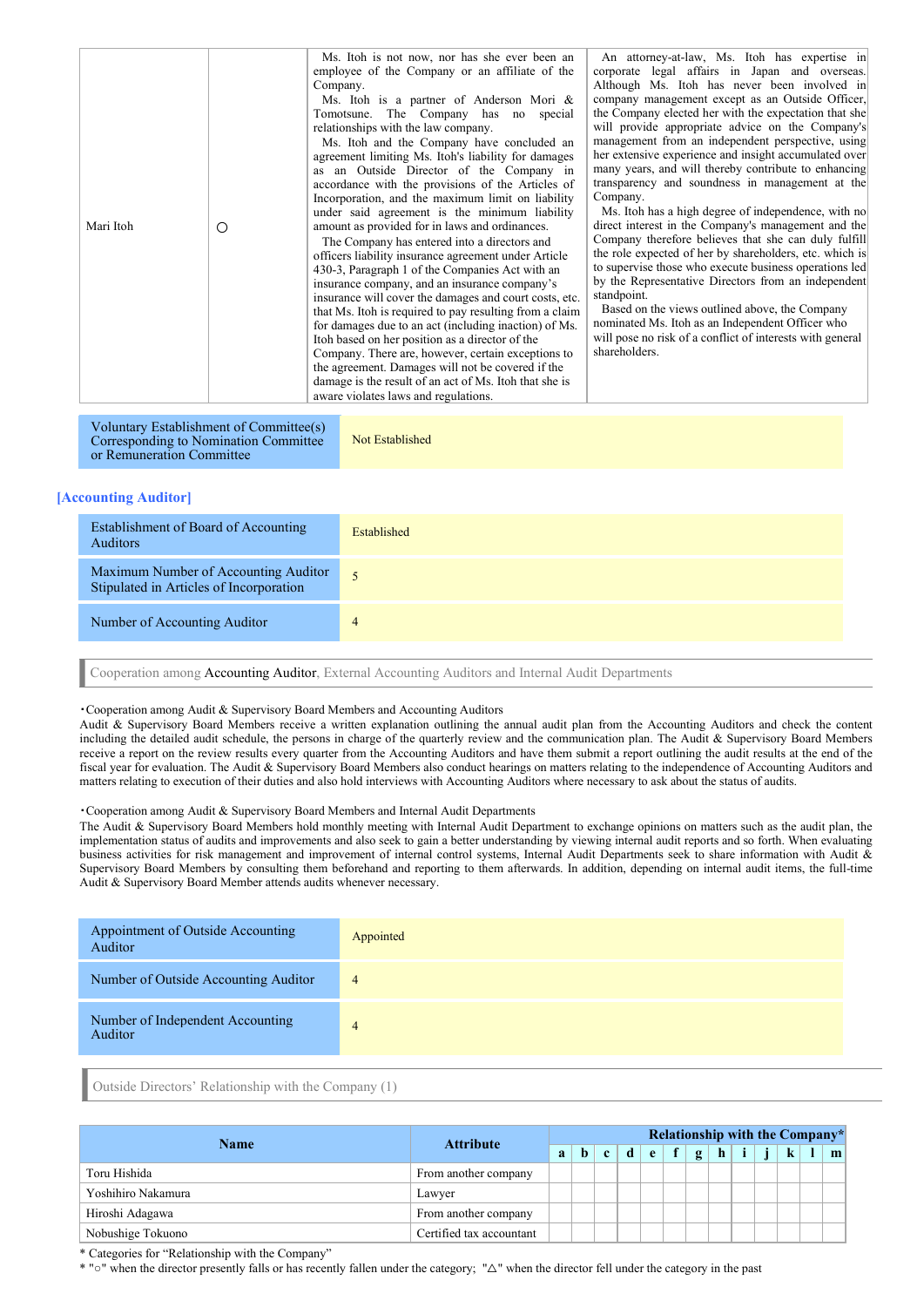\* "●" when a close relative of the director presently falls or has recently fallen under the category; "▲"when a close relative of the director fell under the category in the past

- a. Executive of the Company or its subsidiary
- b. Non-executive director or accounting advisor of the Company or its subsidiaries

c. Non-executive director or executive of a parent company of the Company

- d. Accounting auditor(s) of a parent company of the Company
- e. Executive of a fellow subsidiary company of the Company
- f. A party whose major client or supplier is the Company or an executive thereof
- g. Major client or supplier of the Company or an executive thereof

h. Consultant, accountant or legal professional who receives a large amount of monetary consideration or other property from the Company besides compensation as an accounting auditor

i. Major shareholder of the Company (or an executive of the said major shareholder if the shareholder is a legal entity)

j. Executive of a client or supplier company of the Company (which does not correspond to any of f, g, or h) (the Audit & Supervisory Board Member himself/herself only)

k. Executive of a company, between which and the Company outside directors/Audit & Supervisory Board Member are mutually appointed (the Audit & Supervisory Board Member himself/herself only)

l. Executive of a company or organization that receives a donation from the Company (the Audit & Supervisory Board Member himself/herself only) m. Others

Outside Accounting Auditor's Relationship with the Company (2)

| <b>Name</b>  | <b>Designation as</b><br>Independent<br><b>Director</b> | <b>Supplementary Explanation of the</b><br>Relationship                                                                                                                                                                                                                                                                                                                                                                                                                                                                                                                                                                                                                                                                                                                                                                                                                                                                                                                                                                                           | <b>Reasons of Appointment</b>                                                                                                                                                                                                                                                                                                                                                                                                                                                                                                                                                                                                                                                                                                                                                                                                                                                                                                                                                                                                                                                                                                                                                                                                   |
|--------------|---------------------------------------------------------|---------------------------------------------------------------------------------------------------------------------------------------------------------------------------------------------------------------------------------------------------------------------------------------------------------------------------------------------------------------------------------------------------------------------------------------------------------------------------------------------------------------------------------------------------------------------------------------------------------------------------------------------------------------------------------------------------------------------------------------------------------------------------------------------------------------------------------------------------------------------------------------------------------------------------------------------------------------------------------------------------------------------------------------------------|---------------------------------------------------------------------------------------------------------------------------------------------------------------------------------------------------------------------------------------------------------------------------------------------------------------------------------------------------------------------------------------------------------------------------------------------------------------------------------------------------------------------------------------------------------------------------------------------------------------------------------------------------------------------------------------------------------------------------------------------------------------------------------------------------------------------------------------------------------------------------------------------------------------------------------------------------------------------------------------------------------------------------------------------------------------------------------------------------------------------------------------------------------------------------------------------------------------------------------|
| Toru Hishida | O                                                       | Mr. Hishida and the Company have<br>concluded an agreement limiting Mr.<br>Hishida's liability for damages as Outside<br>Audit & Supervisory Board Member of<br>the Company in accordance with the<br>provisions of the Articles of<br>Incorporation, and the maximum limit on<br>liability under said agreement is the<br>minimum liability amount as provided in<br>laws and ordinances.<br>The Company has entered into a<br>directors and officers liability insurance<br>agreement under Article 430-3, Paragraph<br>1 of the Companies Act with an insurance<br>company, with the insurance covering the<br>damages and court costs, etc. that Mr.<br>Hishida is required to pay resulting from<br>a claim for damages due to any act<br>(including inaction) of Mr. Hishida based<br>on his position as an accounting auditor<br>of the Company. There are, however,<br>certain exceptions to the agreement.<br>Damages will not be covered if they arise<br>from an act of Mr. Hishida that he is<br>aware violates laws and regulations. | The Company elected Mr. Hishida to<br>incorporate his high level of tax and finance<br>expertise gained largely as an inspector at a<br>government agency into the Company's audit<br>structure. Whilst Mr. Hishida has never been<br>involved in company management except as an<br>Outside Officer, the Company judged, based on<br>comprehensive consideration of factors such as his<br>track record as an Outside Audit & Supervisory<br>Board Member at the Company and his many<br>years of practical experience in tax and finance,<br>that he is capable of properly executing the duties<br>required of an Outside Audit & Supervisory Board<br>Member.<br>Mr. Hishida has a high degree of independence,<br>with no direct interest in the Company's<br>management and the Company, therefore, believes<br>that he can duly fulfil the role expected of him by<br>shareholders, etc. which is to supervise those who<br>execute business operations led by the<br>Representative Directors from an independent<br>standpoint.<br>Based on the views outlined above, the<br>Company nominated Mr. Hishida as an<br>Independent Officer who will pose no risk of a<br>conflict of interests with general shareholders. |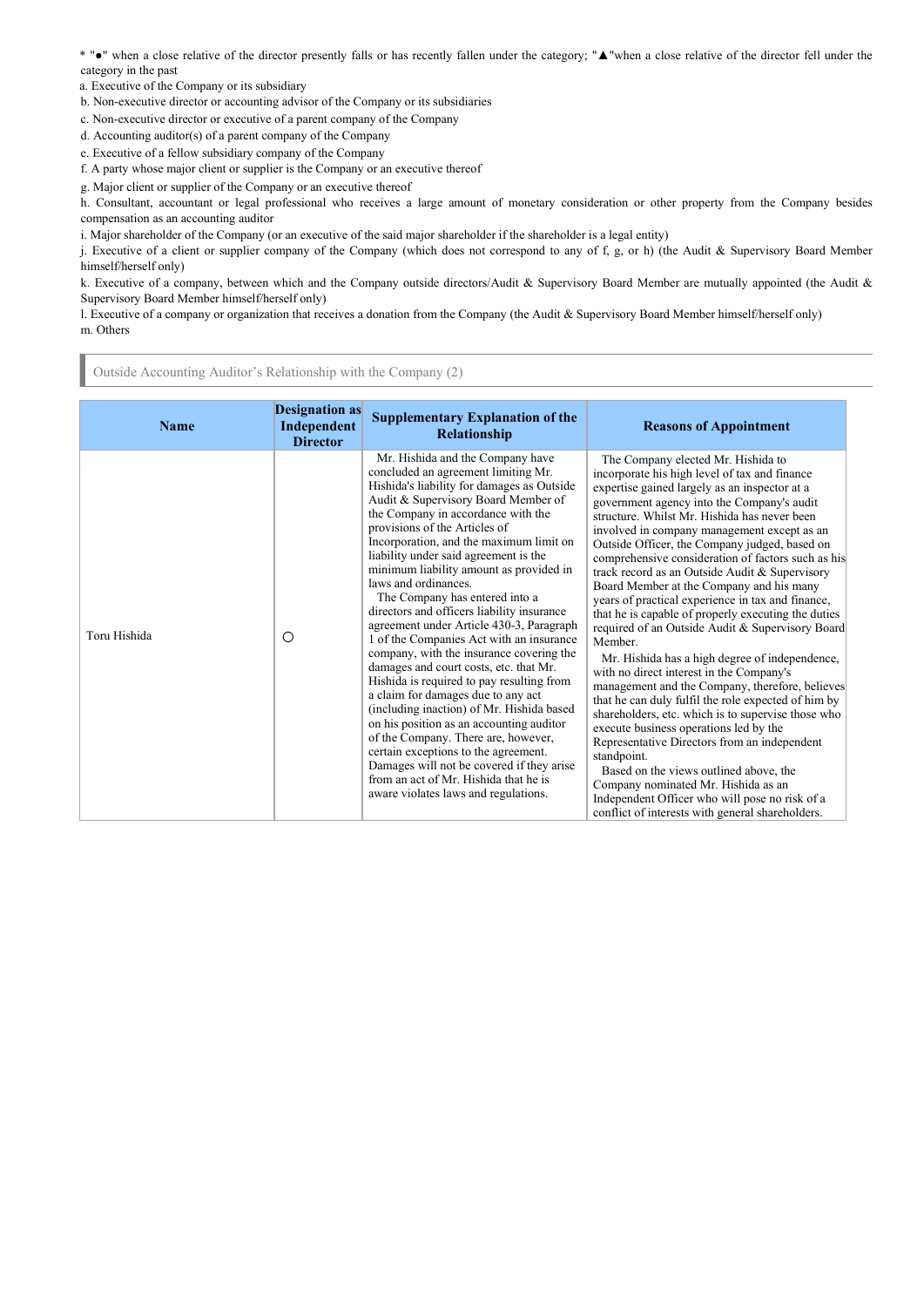| Yoshihiro Nakamura | O       | Mr. Nakamura is a partner and attorney-<br>at-law at Hinoki - Law Offices. The<br>Company has no special relationship with<br>the firm at which Mr. Nakamura<br>concurrently serves.<br>Mr. Nakamura and the Company have<br>concluded an agreement limiting Mr.<br>Nakamura's liability for damages as<br>Outside Audit & Supervisory Board<br>Member of the Company in accordance<br>with the provisions of the Articles of<br>Incorporation, and the maximum limit on<br>liability under said agreement is the<br>minimum liability amount as provided in<br>laws and ordinances.<br>The Company has entered into a directors<br>and officers liability insurance agreement<br>under Article 430-3, Paragraph 1 of the<br>Companies Act with an insurance<br>company, with the insurance covering the<br>damages and court costs, etc. that Mr.<br>Nakamura is required to pay resulting from<br>a claim for damages due to any act<br>(including inaction) of Mr. Nakamura<br>based on his position as an accounting<br>auditor of the Company. There are,<br>however, certain exceptions to the<br>agreement. Damages will not be covered if<br>they arise from an act of Mr. Nakamura<br>that he is aware violates laws and<br>regulations.                                                   | The Company elected Mr. Nakamura because he<br>has specialist knowledge, experience and insight<br>gained as an attorney-at-law and the Company<br>judged that he could properly audit the Company's<br>management as a legal expert. Whilst Mr.<br>Nakamura has never been involved in company<br>management except as an Outside Officer, the<br>Company judged, based on comprehensive<br>consideration of factors such as his track record as<br>an Outside Audit & Supervisory Board Member at<br>the Company and his practical experience in<br>corporate legal affairs for many years, that he is<br>capable of properly executing the duties required<br>of an Outside Audit & Supervisory Board<br>Member.<br>Mr. Nakamura has a high degree of<br>independence, with no direct interest in the<br>Company's management and the Company,<br>therefore, believes that he can duly fulfil the role<br>expected of him by shareholders, etc. which is to<br>supervise those who execute business operations<br>led by the Representative Directors from an<br>independent standpoint.<br>Based on the views outlined above, the<br>Company nominated Mr. Nakamura as an<br>Independent Officer who will pose no risk of a<br>conflict of interests with general shareholders. |
|--------------------|---------|-----------------------------------------------------------------------------------------------------------------------------------------------------------------------------------------------------------------------------------------------------------------------------------------------------------------------------------------------------------------------------------------------------------------------------------------------------------------------------------------------------------------------------------------------------------------------------------------------------------------------------------------------------------------------------------------------------------------------------------------------------------------------------------------------------------------------------------------------------------------------------------------------------------------------------------------------------------------------------------------------------------------------------------------------------------------------------------------------------------------------------------------------------------------------------------------------------------------------------------------------------------------------------------------------------|-------------------------------------------------------------------------------------------------------------------------------------------------------------------------------------------------------------------------------------------------------------------------------------------------------------------------------------------------------------------------------------------------------------------------------------------------------------------------------------------------------------------------------------------------------------------------------------------------------------------------------------------------------------------------------------------------------------------------------------------------------------------------------------------------------------------------------------------------------------------------------------------------------------------------------------------------------------------------------------------------------------------------------------------------------------------------------------------------------------------------------------------------------------------------------------------------------------------------------------------------------------------------------------|
| Hiroshi Adagawa    | $\circ$ | Mr. Adagawa and the Company have<br>concluded an agreement limiting Mr.<br>Adagawa's liability for damages as Outside<br>Audit & Supervisory Board Member of the<br>Company in accordance with the provisions<br>of the Articles of Incorporation, and the<br>maximum limit on liability under said<br>agreement is the minimum liability amount<br>as provided in laws and ordinances.<br>The Company has entered into a directors<br>and officers liability insurance agreement<br>under Article 430-3, Paragraph 1 of the<br>Companies Act with an insurance company,<br>with the insurance covering the damages and<br>court costs, etc. that Mr. Adagawa is<br>required to pay resulting from a claim for<br>damages due to any act (including inaction)<br>of Mr. Adagawa based on his position as an<br>accounting auditor of the Company. There<br>are, however, certain exceptions to the<br>agreement. Damages will not be covered if<br>they arise from an act of Mr. Adagawa that<br>he is aware violates laws and regulations.                                                                                                                                                                                                                                                         | The Company elected Mr. Adagawa because he<br>has a high level of finance and accounting<br>expertise gained largely as an inspector at a<br>government agency and the Company judged that<br>he could properly audit the Company's<br>management. Whilst Mr. Adagawa has never been<br>involved in company management except as an<br>Outside Officer, the Company judged for the<br>reasons outlined above that he is capable of<br>properly executing the duties required of an<br>Outside Audit & Supervisory Board Member.<br>Mr. Adagawa has a high degree of<br>independence, with no direct interest in the<br>Company's management and the Company,<br>therefore, believes that he can duly fulfil the role<br>expected of him by shareholders, etc. which is to<br>supervise those who execute business operations<br>led by the Representative Directors from an<br>independent standpoint.<br>Based on the views outlined above, the<br>Company nominated Mr. Adagawa as an<br>Independent Officer who will pose no risk of a<br>conflict of interests with general shareholders.                                                                                                                                                                                       |
| Nobushige Tokuono  | O       | Mr. Tokuono is the Director of Tokuono<br>Nobushige Tax Accountant Office and an<br>Outside Audit & Supervisory Board<br>Member of DYNAM Co., Ltd., BML Inc.<br>and Totenko Co., Ltd. The Company has no<br>special relationships with these companies<br>at which Mr. Suzuki concurrently serves.<br>Mr. Tokuono and the Company have<br>concluded an agreement limiting Mr.<br>Tokuono's liability for damages as Outside<br>Audit & Supervisory Board Member of the<br>Company in accordance with the provisions<br>of the Articles of Incorporation, and the<br>maximum limit on liability under said<br>agreement is the minimum liability amount<br>as provided in laws and ordinances.<br>The Company has entered into a directors<br>and officers liability insurance agreement<br>under Article 430-3, Paragraph 1 of the<br>Companies Act with an insurance company,<br>with the insurance covering the damages and<br>court costs, etc. that Mr. Tokuono is required<br>to pay resulting from a claim for damages<br>due to any act (including inaction) of Mr.<br>Tokuono based on his position as an<br>accounting auditor of the Company. There<br>are, however, certain exceptions to the<br>agreement. Damages will not be covered if<br>they arise from an act of Mr. Tokuono that | The Company elected Mr. Tokuono because he<br>has specialist knowledge and extensive experience<br>gained as a National Tax Agency tax inspector<br>and tax accountant and the Company judged that<br>he could properly audit the Company's<br>management as an expert in tax and accounting.<br>Whilst Mr. Tokuono has never been involved in<br>company management except as an Outside<br>Officer, the Company judged for the reasons<br>outlined above that he is capable of properly<br>executing the duties required of an Outside Audit<br>& Supervisory Board Member.<br>Mr. Tokuono has a high degree of independence,<br>with no direct interest in the Company's<br>management and the Company, therefore, believes<br>that he can duly fulfil the role expected of him by<br>shareholders, etc. which is to supervise those who<br>execute business operations led by the<br>Representative Directors from an independent<br>standpoint.<br>Based on the views outlined above, the<br>Company nominated Mr. Tokuono as an<br>Independent Officer who will pose no risk of a<br>conflict of interests with general shareholders.                                                                                                                                         |

he is aware violates laws and regulations .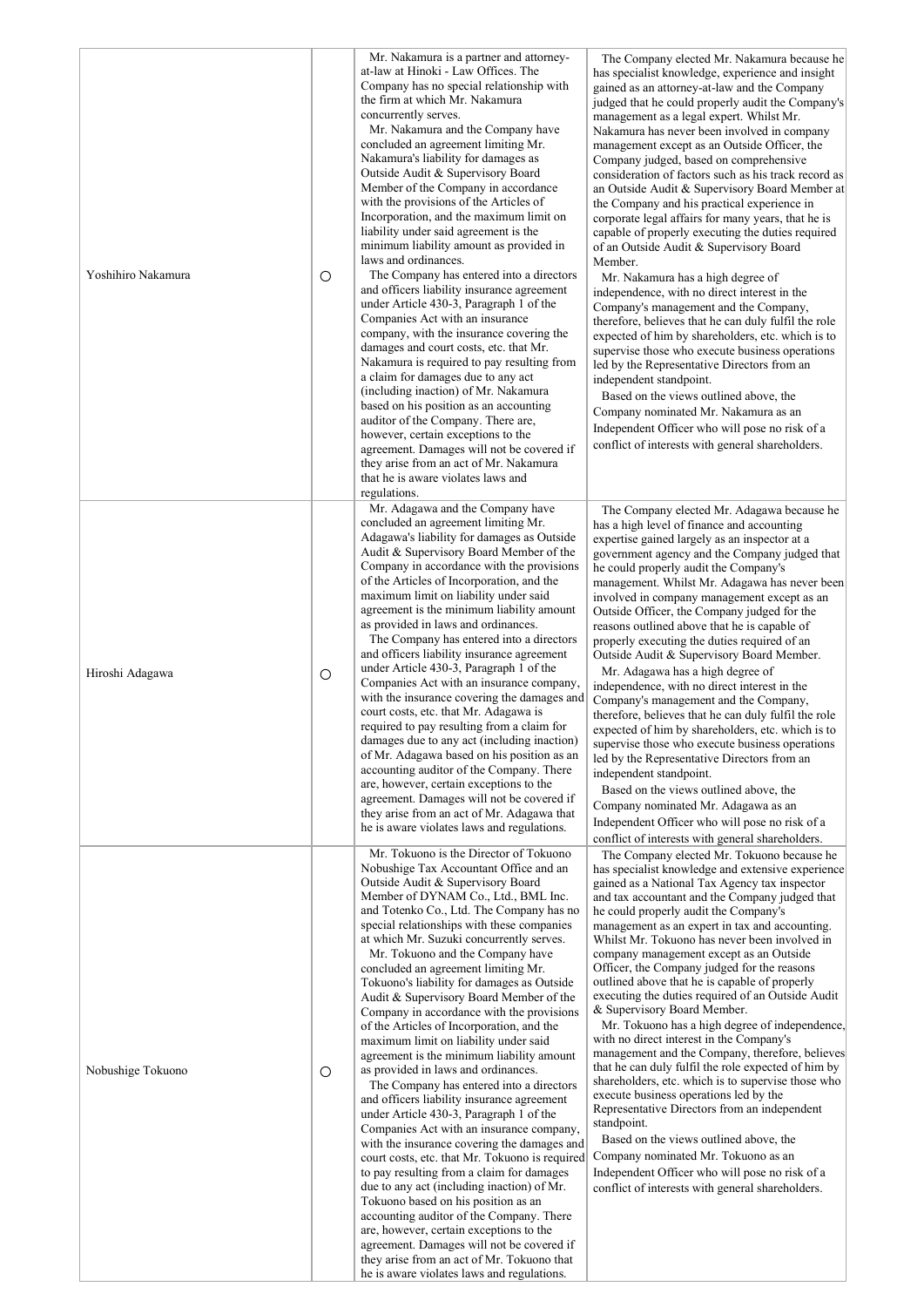## **[Independent Directors/Accounting Auditor]**

| Number of Independent Directors/<br>Accounting Auditors |  |
|---------------------------------------------------------|--|
|                                                         |  |

Matters relating to Independent Directors/Accounting Auditors

The Company has designated all outside officers who fulfill the qualification requirements for independent officers as independent officers.

#### **[Incentives]**

| Incentive Policies for Directors Update | Other |
|-----------------------------------------|-------|
|                                         |       |
| Supplementary Explanation Update        |       |

The Company adopted a stock-based compensation system (stock granting trust) for directors to increase their motivation to contribute to improvement of business results and enhancement of corporate value in the medium and long term by clarifying the link between directors' compensation and the stock price and having directors share the benefits and risks of stock price fluctuation with the shareholders.

Please refer to the release below for further details of the stock-based compensation system (stock granting trust). [https://www.systena.co.jp/pdf/irnews/20190509\\_3\\_e.pdf](https://www.systena.co.jp/pdf/irnews/20190509_3_e.pdf)

| Recipients of Stock Options |  |
|-----------------------------|--|
| Recipients of Stock Options |  |
|                             |  |
| [Director Remuneration]     |  |

| Disclosure (of individual remuneration)<br>$-$ panel | No Individual Disclosure |
|------------------------------------------------------|--------------------------|
|                                                      |                          |

Supplementary Explanation

The Company discloses aggregate amounts of remuneration for Directors and for Audit & Supervisory Board Members respectively in its annual securities report and business report. The total amount of remuneration for Directors in the fiscal year ended March 31, 2021 was 238 million yen, paid to ten Directors (of which 8 million yen was paid to two Outside Directors) and this includes 25 million yen in expenses recorded in relation to stock-based compensation to eight Directors (excluding the two Outside Directors and including a Director who retired at the close of the 38th Ordinary General Meeting of Shareholders held on June 24, 2020) pertaining to the current fiscal year.

The total amount of remuneration for Audit & Supervisory Board Members was 17 million yen, paid to five Audit & Supervisory Board Members (including one Audit & Supervisory Board Member who retired at the close of the 38th Ordinary General Meeting of Shareholders held on June 24, 2020) (of which 17 million yen was paid to the five Outside Audit & Supervisory Board Members).

Policy on Determining Remuneration Amounts and Calculation Methods

Established

Disclosure of Policy on Determining Remuneration Amounts and Calculation Methods

## 1. Basic policy

The basic policy on the compensation of Directors (excluding Outside Directors; the same applies hereinafter) shall be to ensure that compensation is provided stably to enable them to stay focused on the achievement of management goals, with an eye toward the sustainable improvement of corporate value through the implementation of the management philosophy, and that the compensation system is synchronized with shareholder interests so that it is an effective incentive for the improvement of business results over the medium and long terms, while also ensuring that the amount of the compensation for each Director is determined in a way that appropriately reflects their responsibilities. Specifically, Directors' compensation shall be comprised of basic compensation, which will be fixed remuneration, and stock-based compensation. In light of Outside Directors' duty to fulfill supervisory functions, their compensation shall be consist of basic compensation alone to ensure independence.

2. Policy for determining the remuneration of each Director individually, including basic compensation (monetary remuneration) (including the policy for determining when remuneration is to be provided and the conditions for providing it)

Basic compensation for Directors (excluding Outside Directors; the same applies hereinafter) shall be monthly fixed remuneration. The Company shall comprehensively determine basic compensation considering titles, duties assigned, business results and other factors, provided that it shall be within the limits of amounts established for each position in the Work Rules for Directors based on the highest salaries of employees. Basic compensation for Directors shall not include any employee salary received by Directors concurrently serving as employees. The Company shall pay basic compensation to Outside Directors in the form of fixed remuneration commensurate with the scale of the Company's business, while also taking into consideration industry standards.

3. Policy for determining the method for calculating the content, amount and number of non-monetary rewards (including a policy for determining when these rewards are provided and the conditions for providing them)

Non-monetary rewards for Directors (excluding Outside Directors; the same applies hereinafter) shall be provided through the Board Benefit Trust. The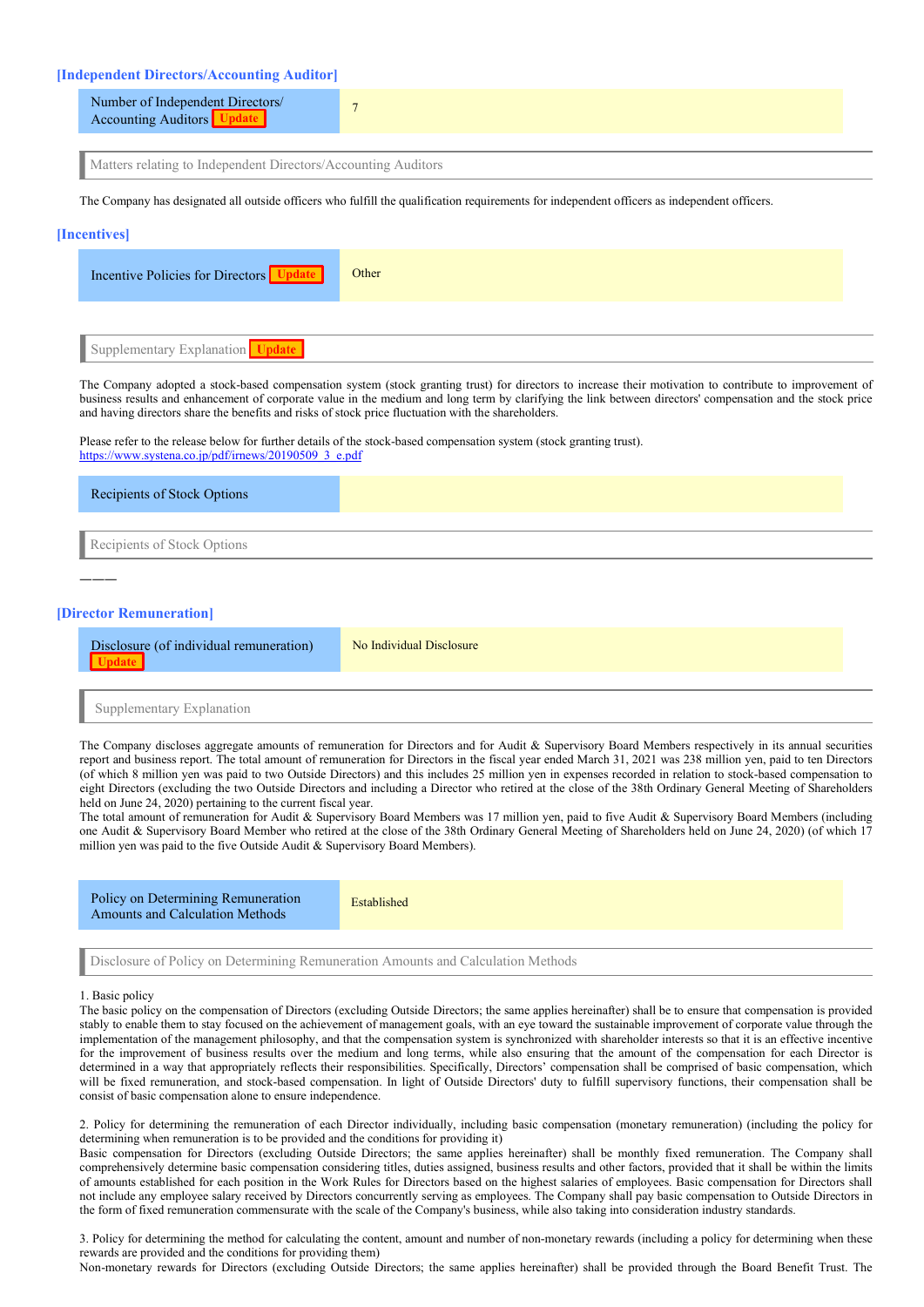purpose of these rewards shall be to increase Directors' motivation to contribute to the improvement of business results and the enhancement of corporate value in the medium and long term, by further clarifying the link between Directors' compensation and the stock price and ensuring that Directors share the benefits and risks of stock price fluctuation with shareholders. Based on this concept, separate from the basic compensation described in 2 above, the Company shall contribute money, up to a maximum of 580 million yen (for 10 business years), to be used to acquire shares pursuant to the share delivery rules, and grant points to Directors at a certain time every year according to their level of contribution and within a certain range for each position, provided that the total number of points shall not exceed 97,000 points (one point is equivalent to one share). In principle, Directors shall be eligible to receive delivery of the shares of the Company when they retire as Directors.

4. Policy for determining the ratios of the amount of monetary remuneration and the amount of non-monetary remuneration for individual Directors The Company shall determine the ratio of compensation by type for Directors (excluding Outside Directors; the same applies hereinafter), taking into consideration the duties fulfilled by the Directors in the improvement of business results in each business year and the enhancement of corporate value over the medium and long term. To determine compensation for each Director, it shall establish a base amount for basic compensation and stock-based compensation, respectively, for each position, where the standard composition of compensation shall be 90% basic compensation and 10% stock-based compensation.

5. Matters concerning the entrustment of decisions regarding the content of the remuneration of each Director to the Directors or other third parties, entirely or in part

The specific content of the remuneration for each Director shall be entrusted to the Representative Director and President based on a resolution at a Meeting of the Board of Directors. The Representative Director and President shall have the authority to decide the basic compensation for each Director, and the stockbased compensation reflecting the point granting criteria specified in the share delivery rules. The Board of Directors shall request the advice of the Representative Director and Chairman and Outside Directors to ensure that this authority is properly exercised by the Representative Director and President.

## **[Supporting System for Outside Directors and/or Accounting Auditors]**

Although the Company does not have full-time staff members to support Outside Directors, staff members from Corporate Administration, which is the secretariat of the Board of Directors, provide them with support and, whenever a Board of Directors meeting is held, these staff members also provide explanations about proposals to be discussed prior to the meeting. The Company does not have full-time staff members to support Outside Audit & Supervisory Board Members either, but the staff members from Corporate Administration provide them with appropriate support.

## **[Retired presidents/CEOs holding advisory positions (sodanyaku, komon, etc.)]**

Information on retired presidents/CEOs holding advisory positions (sodanyaku, komon, etc.)

| <b>Name</b>                                                                                              | <b>Job title/</b><br>position | <b>Content of Services</b> |  | <b>Employment terms</b><br>(Full/part time, with/ without<br>compensation, etc.) | Date when<br>former role as<br>president/<br><b>CEO</b> ended | Term |
|----------------------------------------------------------------------------------------------------------|-------------------------------|----------------------------|--|----------------------------------------------------------------------------------|---------------------------------------------------------------|------|
|                                                                                                          |                               |                            |  |                                                                                  |                                                               |      |
| Number of retired presidents/CEOs holding advisory<br>$\mathbf{0}$<br>positions (sodanyaku, komon, etc.) |                               |                            |  |                                                                                  |                                                               |      |

Others

―――

# **2. Matters on Functions of Business Execution, Auditing, Oversight, Nomination and Remuneration Decisions (Overview of Current Corporate Governance System) Update**

Based on comprehensive judgement of a wide range of factors including agile management through fast decision-making, business scale and the appropriateness of audit functions relative to business size, the Company has adopted an Audit & Supervisory Board Member system, and the Board of Directors and Audit & Supervisory Board are responsible for supervising and auditing business execution.

As of June 23, 2021, the Board of Directors is comprised of eight Internal Directors and three Outside Directors. Ordinary boards meetings are convened once a month and extraordinary meetings are held whenever necessary, and the board makes decisions on important management-related matters and supervises business execution. The Company's Outside Directors have no direct interest in the Company's management and have a high degree of independence and they, therefore, fulfil their function of supervising those who execute business led by the Representative Directors from an independent standpoint.

The Company adopted the Corporate Officer system to build a structure to support directors on the business execution front and to seek to strengthen management's power of execution and energize organizations, and the Company has twelve (12) Corporate Officers as of June 23, 2021. The Company has a Management Meeting as an organization that advises decision-making by the Board of Directors or that gives feedback after decisions are made. The Management Meeting is convened for each division once a month. This meeting is comprised of Directors, including the Representative Directors, Corporate Officers and division managers and, through lively discussions, meeting participants hear a wide range of opinions from those working on the ground and consider them in order to give shape to company strategies.

The Audit & Supervisory Board is made up of four members in total, with one Full-time Outside Audit & Supervisory Board Member and three part-time Outside Audit & Supervisory Board Members. Meetings are convened once a month and, in accordance with the audit policy, audit plan, division of duties, etc. determined by the Audit & Supervisory Board, each Audit & Supervisory Board Member also attends board meetings and other important meetings, express their opinions and otherwise conduct audits to assess whether Directors are properly executing their duties. They also endeavor to improve the effectiveness of audits by cooperating closely with internal audit departments and the Accounting Auditors, including exchanging information and opinions with them.

The Company has an Internal Audit Office (one full-time member) as a business unit which is under the direct control of the Representative Directors and is independent from the business divisions. In accordance with the Internal Audit Rules, the Internal Audit Office conducts mainly organization and system audits, management efficiency audits and accounting audits, periodically or whenever necessary, reports to the Representative Directors and Directors in charge and made recommendations to the audited divisions. The Internal Audit Office also checks the progress of improvements through follow-up audits.

Through cooperation with the Audit & Supervisory Board and the Accounting Auditors, including the exchange of information and opinions with them, the Internal Audit Office also evaluates and considers management activities and endeavors to bring about improvement in management.

Regarding accounting audits, the Company has concluded an audit agreement with KPMG AZSA LLC for audits in accordance with the Companies Act and for accounting audits in accordance with the Financial Instruments and Exchange Act, and audits are conducted in a timely manner as necessary. There are no special conflicts of interest between KPMG AZSA LLC and the Company or between the Partners of KPMG AZSA LLC who perform the audits and the Company. The certified public accountants who executed accounting audits of the Company for the fiscal year ended March 31, 2021 were Tatsunaga Fumikura and Atsushi Kawamura, both of whom belong to KPMG AZSA LLC. They were assisted in the accounting audits of the Company by four certified public accountants and ten others.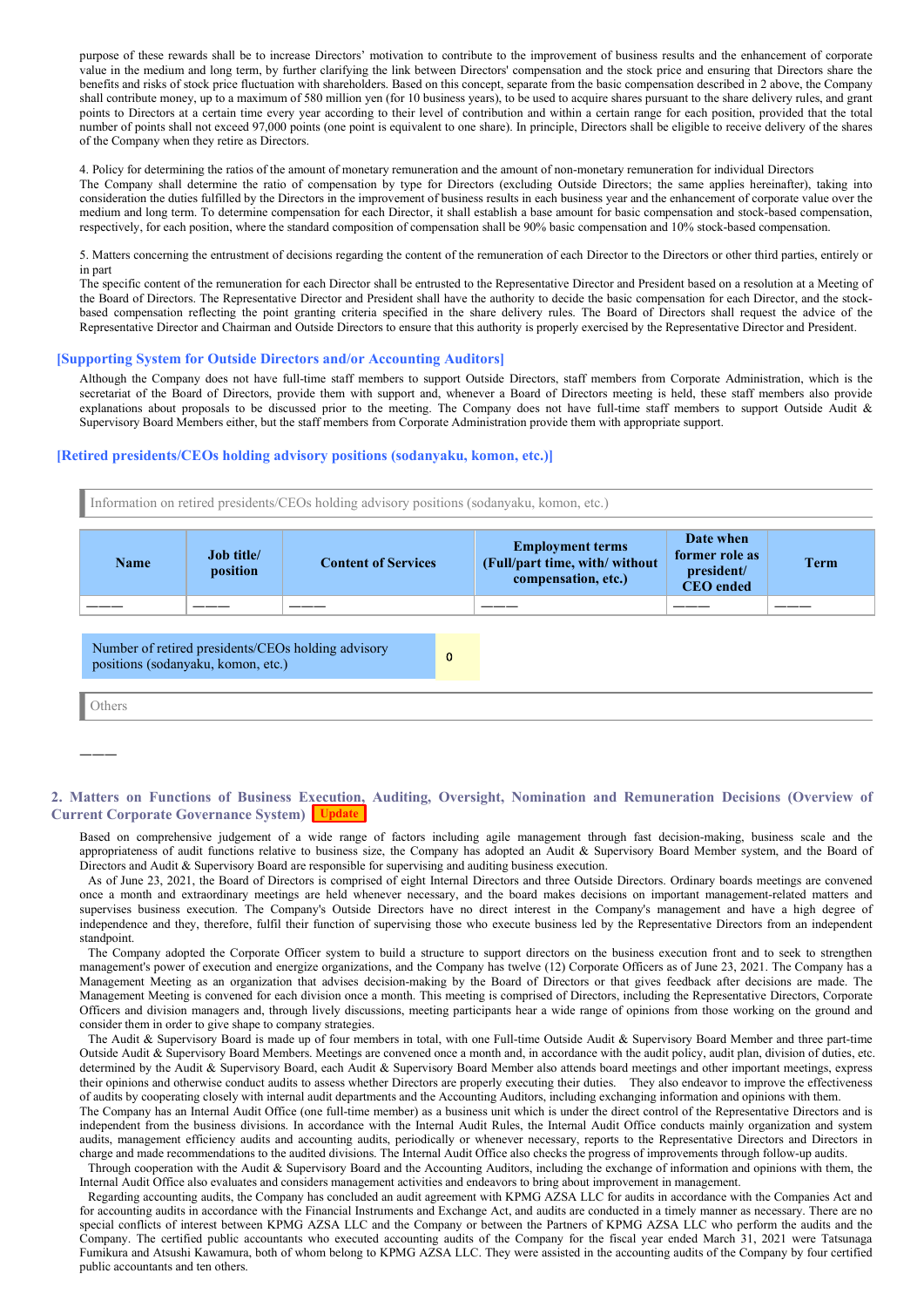# **3. Reasons for Adoption of Current Corporate Governance System**

The Company selected its current corporate governance structure believing that the election of Outside Directors to supervise execution of the Company's business from an independent and fair standpoint and Outside Audit & Supervisory Board Members who conduct audits of the Company from specialist viewpoints such as legal or tax accounting viewpoints will strengthen the management supervisory function, thereby ensuring management soundness, transparency and efficiency.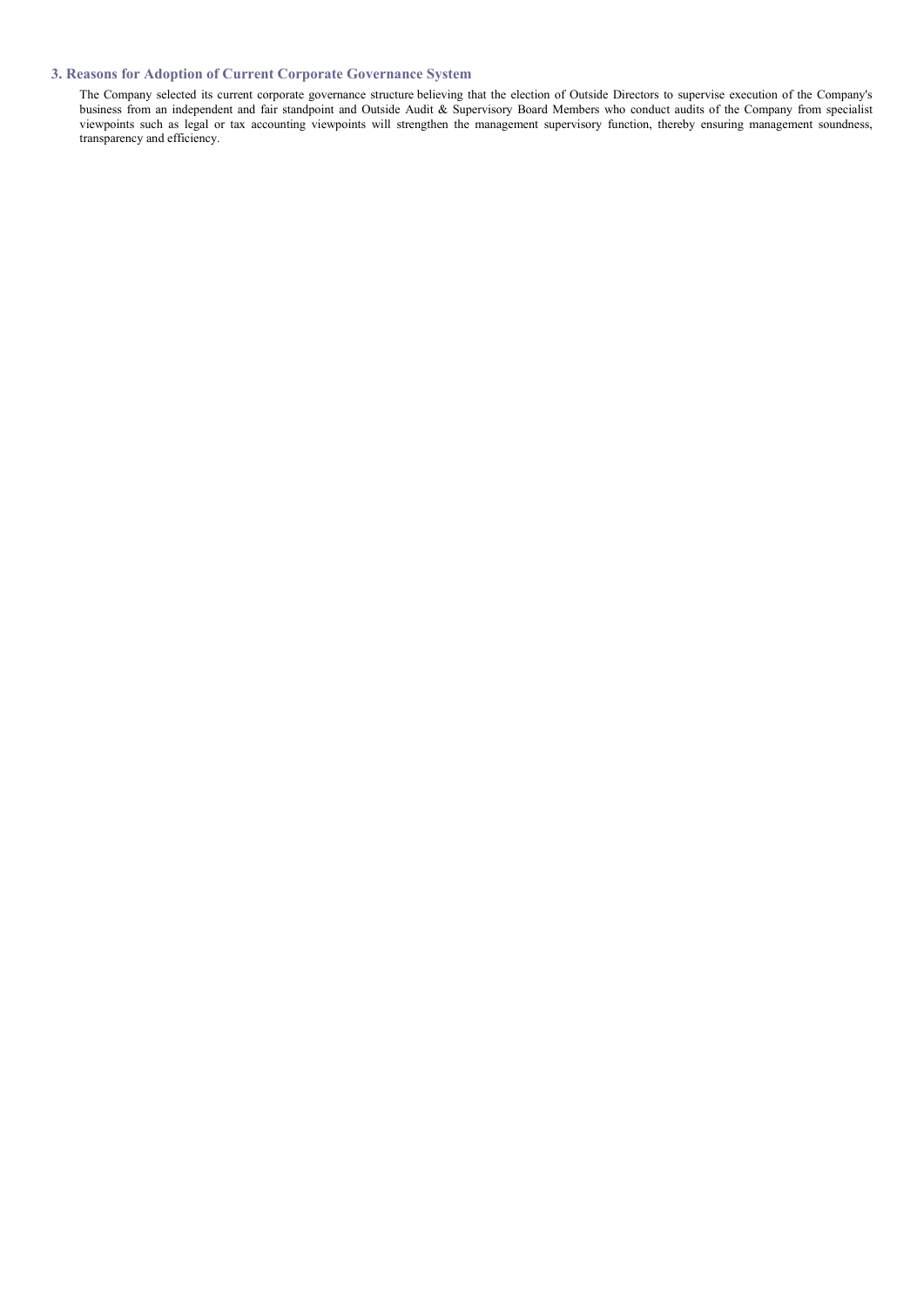# **1. Measures to Vitalize the General Shareholder Meetings and Smooth Exercise of Voting Rights**

|                                                             | Supplementary Explanation                                                                                                                                                                                                    |
|-------------------------------------------------------------|------------------------------------------------------------------------------------------------------------------------------------------------------------------------------------------------------------------------------|
| Early Notification of General Shareholder<br>Meeting        | The convocation notice for the Ordinary General Meeting of Shareholders was issued on June<br>8, 2021 but was published on the Tokyo Stock Exchange website and the Company's own<br>website 11 days before that, on May 28. |
| Scheduling AGMs Avoiding the Peak Day                       | The 39th Ordinary General Meeting of Shareholders (for the period from April 1, 2020 to<br>March 31, 2021) was convened on June 23, 2021, avoiding the dates when shareholders<br>meetings are typically held.               |
| <b>Exercising Voting Rights by</b><br>Electromagnetic Means | The Company introduced electromagnetic means for the exercise of voting rights at the 39th<br>Ordinary General Meeting of Shareholders held on June 23, 2021.                                                                |
| Other                                                       | The convocation notice was published on the Company's website. The Company holds a<br>briefing explaining business policy after the close of the general meeting of shareholders.                                            |

# **2. IR Activities**

|                                                                        | Supplementary Explanation                                                                                                                                                                                                                                                                                                                                                                                                                                                                                                                                                                                                                                                                                                           | Explanati<br>on by<br>Represent<br>ative |
|------------------------------------------------------------------------|-------------------------------------------------------------------------------------------------------------------------------------------------------------------------------------------------------------------------------------------------------------------------------------------------------------------------------------------------------------------------------------------------------------------------------------------------------------------------------------------------------------------------------------------------------------------------------------------------------------------------------------------------------------------------------------------------------------------------------------|------------------------------------------|
| Preparation and Publication of Disclosure<br>Policy                    | The Company has formulated a disclosure policy consisting of five items,<br>namely information about the Company's basic policy, criteria for information<br>disclosure, information disclosure methods, the silent period, and forecasts, and<br>it publishes this policy on its website.                                                                                                                                                                                                                                                                                                                                                                                                                                          |                                          |
| Regular Investor Briefings for Analysts<br>and Institutional Investors | Briefings for analysts and institutional investors held once every six months are<br>delivered directly by the President & Representative Director and the Director in<br>charge of Finance & Accounting and Directors responsible for each business<br>division also attend as appropriate and provide explanations.                                                                                                                                                                                                                                                                                                                                                                                                               | Established                              |
| Posting of IR materials on the website                                 | The Company posts information such as financial results summary, financial<br>results briefing videos by President, timely disclosure materials, annual<br>securities report, reference materials for general meetings of shareholders,<br>company briefing materials, shareholder correspondence financial highlights, IR<br>calendar, and stock price information on its website and updates this information<br>when necessary. The Company has also established a webpage for individual<br>investors to enhance the information it provides. The Company periodically<br>renews its website and makes improvements to meet the needs of investors. The<br>Company is also working to make more materials available in English. |                                          |
| Establishment of Department and/or<br>Manager in Charge of IR          | Corporate Administration is in charge of IR and cooperates with each Director,<br>including the Representative Directors, each Corporate Officer and the<br>Finance & Accounting Group to take appropriate action.                                                                                                                                                                                                                                                                                                                                                                                                                                                                                                                  |                                          |

# **3. Measures to Ensure Due Respect for Stakeholders Tupdate**

|                                                                              | Supplementary Explanation                                                                                                                                                                                                                                                                                                                                                                                                                                                                                                                                                                                                                                                                                                                                                                                                                     |
|------------------------------------------------------------------------------|-----------------------------------------------------------------------------------------------------------------------------------------------------------------------------------------------------------------------------------------------------------------------------------------------------------------------------------------------------------------------------------------------------------------------------------------------------------------------------------------------------------------------------------------------------------------------------------------------------------------------------------------------------------------------------------------------------------------------------------------------------------------------------------------------------------------------------------------------|
| Stipulation of Internal Rules for<br>Respecting the Position of Stakeholders | The Company's basic CSR policy is to properly discharge its responsibility to provide full<br>explanations and to clearly communicate its responsibilities and initiatives not only to<br>customers, shareholders, investors, business partners, employees and other stakeholders but also<br>to wider society and the Company has adopted striving for the creation of a vibrant society as its<br>management philosophy.                                                                                                                                                                                                                                                                                                                                                                                                                    |
| Implementation of Environmental<br>Activities, CSR Activities etc.           | The Company has established an "Environmental Management Action Policy" with a basic<br>philosophy of contributing to protection of the global environment through corporate activities<br>and is putting into practice the "Systema Environmental Rules". The Company is also<br>implementing environmentally-friendly initiatives based on environmental management system<br>ISO14001 including saving energy, recycling and conserving resources. At the same time, the<br>Company is working to fulfill its corporate social responsibility through a range of initiatives on<br>the themes of observance of laws and regulations (emphasis on compliance and information<br>security), information disclosure, consideration for the environment, customer oriented products<br>and services, job creation and contribution to society. |
| Development of Policies on Information<br>Provision to Stakeholders          | The Company has adopted a disclosure policy consisting of five items, namely information<br>about the Company's basic policy, criteria for information disclosure, information disclosure<br>methods, the silent period, and forecasts, and it publishes this policy on its website.                                                                                                                                                                                                                                                                                                                                                                                                                                                                                                                                                          |
| Other                                                                        | The Company's activities to advance sustainability are described on the website below.<br>https://www.systena.co.jp/sustainability/                                                                                                                                                                                                                                                                                                                                                                                                                                                                                                                                                                                                                                                                                                           |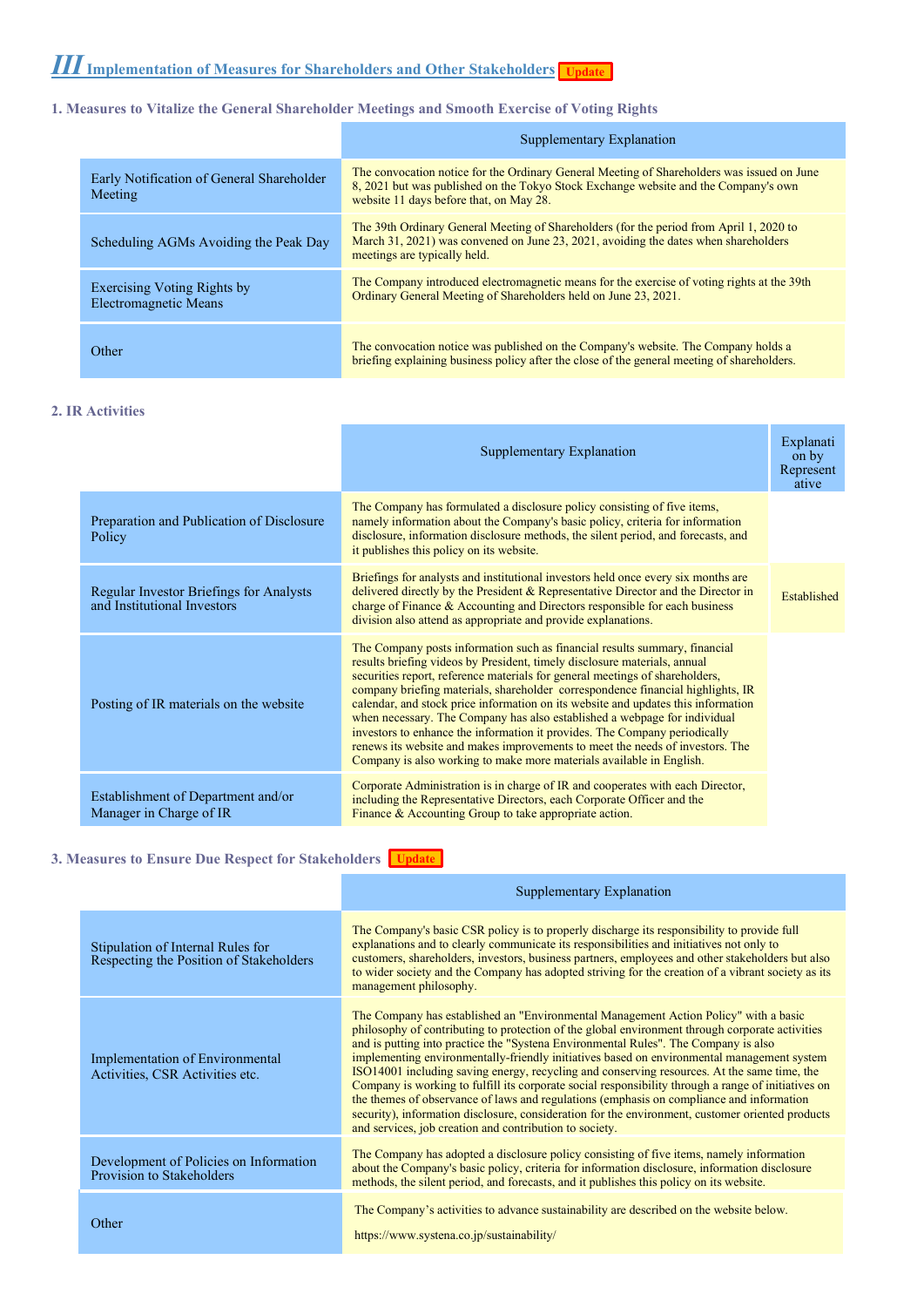*Ⅳ***Matters Related to the Internal Control System**

## **1. Basic Views on Internal Control System and the Progress of System Development**

1. Systems to ensure that the execution of the duties of Directors, etc. and employees of the Company and its subsidiaries complies with laws and regulations and the articles of incorporation

(1) To ensure that officers and employees of the Company and its subsidiaries (hereinafter referred to as the "Group") act in compliance with laws and regulations and the articles of incorporation, the Group shall establish a management philosophy, requirements for services and code of conduct. To foster a thorough understanding of officers and employees of the Group, the President and Representative Director shall repeatedly convey to them the message that the spirit of regulatory compliance and ethical compliance forms the basis for any and all corporate activities.

(2) The Group shall establish Regulations for the Operation of the Whistleblowing System. Through the whistleblowing system, it shall promote early detection and correction of legal violation and other fraudulent acts and protect whistle-blowers.

(3) As Chief Compliance Officer, the President and Representative Director shall endeavor to develop a company-wide compliance system and to grasp issues. As the section in charge of compliance, Administrative Group shall develop and implement compliance programs on a regular basis.

(4) Members of the Audit & Supervisory Board and Internal Audit Office shall work together to conduct audits of the status of development of a compliance system and report to the Representative Directors and the Board of Directors if there is a problem related to any violation of laws and regulations or the articles of incorporation together with the details of the problem. In the event that a compliance issue arises, the Representative Directors or the Board of Directors shall determine measures for preventing the recurrence of such problems based on the materiality thereof and ensure a thorough understanding of the measures on a company-side basis.

(5) The President and Representative Director, members of the Audit & Supervisory Board and the audit corporation shall meet at regular interval and endeavor to exchange information. The President and Representative Director shall report the results of the above to the Board of Directors on a regular basis.

(6) In the event that an employee breaches laws and regulations or the articles of incorporation, the section in charge of compliance requests the Director in charge of personnel affairs to take action. In the event that an officer breaches laws and regulations or the articles of incorporation, the President and Representative Director shall submit a report describing specific actions to the Board of Directors.

2. Systems related to the retention and management of information pertaining to the execution of the duties of Directors of the Company

Information pertaining to the execution of the duties of Directors shall be recorded and stored in document form or in an electromagnetic format and managed in an appropriate and safe manner in accordance with the Regulations of the Board of Directors, Regulations on Decision-Making, Regulations on Management of Documents and other existing rules and regulations. The Directors and members of the Audit & Supervisory Board may inspect these documents, etc. at any time.

3. Rules and other systems related to management of the risk of loss of the Company and its subsidiaries

(1) The President and Representative Director shall appoint the Director in charge of Administrative Group as Chief Risk Management Officer of the entire company. In cooperation with Directors in charge of individual sections, the Chief Risk Management Officer shall be responsible for the management of existing rules, including the Accounting Regulations, the Sales Management Regulations, the Credit Management Regulations, the Project Management Regulations, and the Software Management Regulations, and the formulation of other necessary rules for systematic management of risks by category. (2) The Administrative Group shall exhaustively and comprehensively manage risks on a group-wide basis.

(3) The Internal Audit Office shall audit the risk management status of each section of the Group and report to the President and Representative Director. Based on the results of internal audits, the President and Representative Director shall have the Chief Risk Management Officer review the status of progress of risk management of the overall company and report to the Board of Directors on a periodic basis. The Board of Directors shall deliberate on and determine measures for improvement.

(4) To secure the Group's business continuity when an unforeseen incident or an emergency situation arises, the Company shall develop a Business Continuity Plan (BCP) as a contingency plan for the Group and fully inform its officers and employees of the plan.

4. Systems to ensure that the duties of Directors, etc. of the Company and its subsidiaries are executed efficiently

By clarifying the responsibilities and persons in charge and prescribing the detailed procedures for performing each responsibility in the Organization Regulations, the Regulations for Division of Duties, the Regulations on Decision-Making and other rules, the Company shall establish a system for ensuring that the duties of Directors, etc. are executed efficiently and shall have its subsidiaries establish systems in compliance with the above. Moreover, the Company shall facilitate the efficient execution of the duties of Directors, etc. by using the management systems described below.

1) Formulation of rules on job functions and decision making

2) Establishment of Business Promotion Meeting for efficient project management and operation

3) Establishment of Management Meeting consisting of Directors, Executive Officers and section heads as an advisory body for the Board of Directors with respect to important policies for the management, etc. of the Company and important business execution

4) Formulation by the Board of Directors of a Group medium-term business plan for a three fiscal year period, in principle, establishment of performance goals and budgets for each business section based on the medium-term business plan and implementation of monthly and quarterly performance management using information technology

5) Review of monthly performance by the Management Meeting and the Board of Directors and implementation of improvement measures

5. System for reporting to the Company of matters pertaining to the execution of the duties of the Directors, etc. of the subsidiaries

(1) At the Management Meeting of the Company held once a month, Representative Directors of the subsidiaries shall be obliged to report to the Company their sales performance, financial situations and other important information.

(2) A subsidiary shall be obliged to promptly report to the Company any important event arising at the subsidiary.

6. Systems necessary to ensure the appropriateness of the business activities of the group of enterprises consisting of the Company and its subsidiaries

(1) By maintaining a collaborative relationship and sharing information with the Company, each subsidiary shall autonomously develop an internal control system in light of its corporate size, business description and other corporate characteristics.

(2) In accordance with the Regulations for Managing Subsidiaries and Affiliates, the Corporate Planning & Administration Office shall conduct the necessary administration of subsidiaries and affiliated companies according to their situation. The management of each subsidiary shall be appropriately conducted by a Director or a member of the Audit & Supervisory Board dispatched from the Company to the subsidiary.

(3) Directors (of the Company) shall monitor and supervise the execution of the duties by the Directors of the Group companies. Members of the Audit & Supervisory Board shall audit the status of the execution of business operations of the Group.

(4) The Internal Audit Office shall perform internal audits of all business operations of the Group and secure the effectiveness and validity of the Group's internal control systems.

7. Matters related to the employee if members of the Audit & Supervisory Board have requested that an employee be appointed to assist with their duties, matters related to the independence of said employee from Directors and matters for ensuring the effectiveness of instructions to said employee

(1) Members of the Audit & Supervisory Board may request an employee belonging to Corporate Administration to provide assistance necessary for audit operations, and said employee shall follow instructions and orders from Audit & Supervisory Board members.

(2) An employee belonging to Corporate Administration who is requested by members of the Audit & Supervisory Board to provide assistance necessary for audit operations shall not follow instructions and orders from Directors, Head of Internal Audit Office, etc. with respect to orders from Audit & Supervisory Board members.

(3) Transfers and evaluation of and disciplinary measures against an employee belonging to Corporate Administration who is requested by members of the Audit & Supervisory Board to provide assistance necessary for audit operations shall be carried out with the prior consent and opinions of the Audit & Supervisory Board members.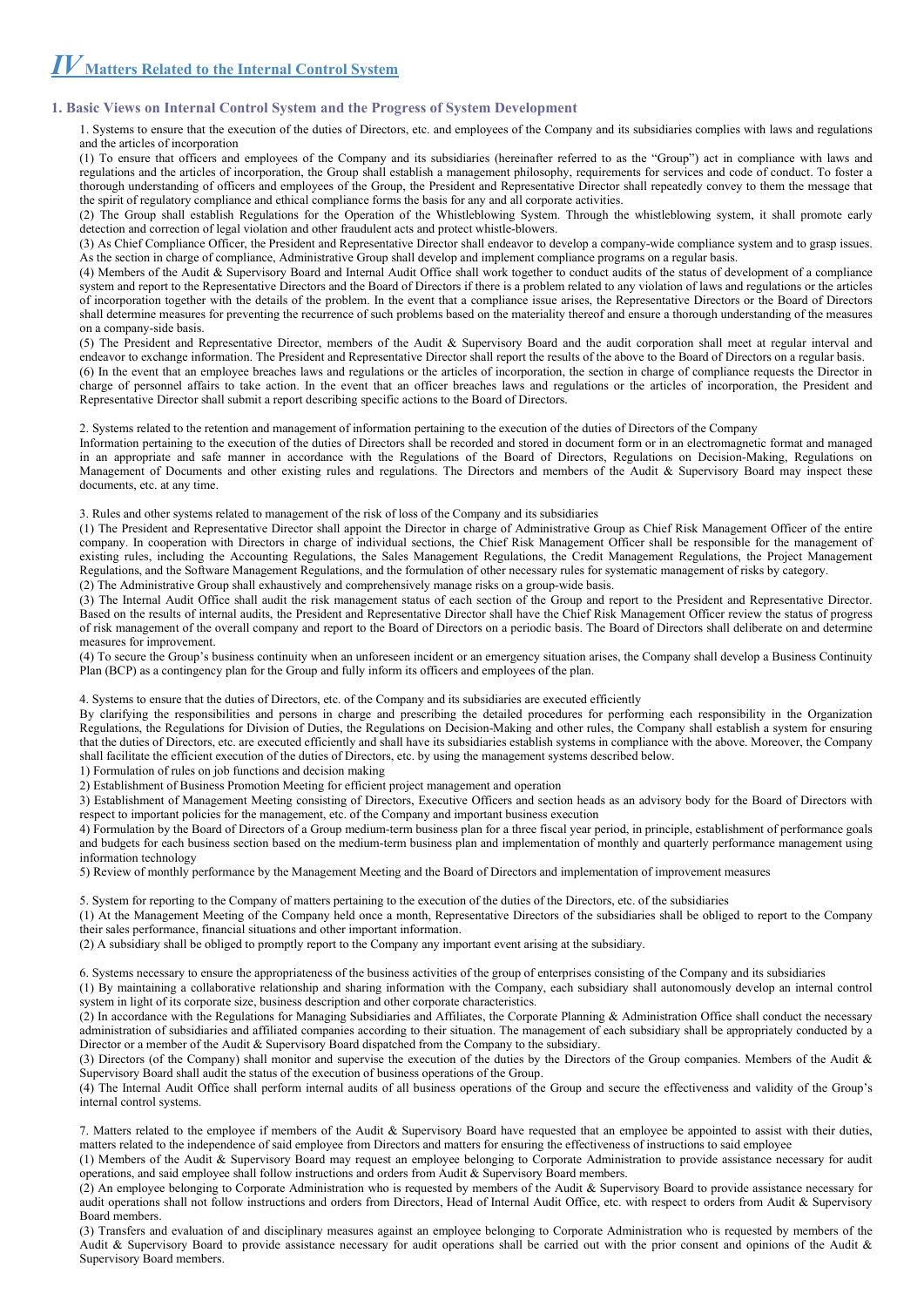8. System for Directors and employees to report to members of the Audit & Supervisory Board and other systems related to reporting to the Audit & Supervisory Board members

Matters to be reported to members of the Audit & Supervisory Board shall be provided for in the Regulations for the Audit & Supervisory Board and Directors and employees shall report the following matters:

1) Matters that may cause serious damage to the Company

2) Serious violations of laws and regulations or the articles of incorporation

3) Matters resolved at the Management Meeting

4) Important matters concerning monthly management situation

5) Important matters concerning internal audit status and risk management

6) Other important compliance matters

9. System for Directors, members of the Audit & Supervisory Board, etc. and employees of a subsidiary or for a person who received reporting from the above persons to report to members of the Company's Audit & Supervisory Board

(1) In the event that any of the officers and employees of the Group finds any violation, etc. of laws and regulations, etc. and other fact that may cause significant damage to the Group, he/she shall immediately report to members of the Company's Audit & Supervisory Board.

(2) Internal Audit Office shall hold a debriefing meeting to report to members of the Company's Audit & Supervisory Board on a periodic basis regarding the current status of the Group's internal audit, compliance and risk management.

(3) General Affairs Department, Administrative Group shall report to members of the Company's Audit & Supervisory Board on a periodic basis regarding the status of whistleblowing from officers and employees of the Group.

10. System to ensure that a person who reported to members of the Board of Directors does not suffer from any disadvantageous treatment due to such reporting

The Regulations for the Operation of the Whistleblowing System established by the Group provide for that officers and employees of the Group may directly perform whistleblowing to members of the Company's Audit & Supervisory Board and that dismissal due to such whistleblowing and any other disadvantageous treatment against said whistleblower is explicitly prohibited.

11. Matters concerning policy on procedures for advance payment or reimbursement of expenses arising from the execution of the duties of members of the Audit & Supervisory Board or on handling of other expenses or payables arising from the execution of said duties

When members of the Audit & Supervisory Board request the advance payment, etc. of expenses arising from the execution of the duties thereof, said expenses or payables shall promptly be processed unless it is deemed unnecessary for the execution of said duties.

12. Other systems for ensuring that audits by members of the Audit & Supervisory Board are performed effectively

(1) The Company shall work to develop an environment for audits by the members of the Audit & Supervisory Board by ensuring that its officers and employees deepen their understanding of audits by the Audit & Supervisory Board members.

(2) By providing the members of the Audit & Supervisory Board with opportunities for individual interviews with each Executive Director and key employees no less than twice a year (excluding cases in which said members deem it necessary to hold ad hoc interviews), holding meetings to exchange opinions respectively with the President and Representative Director and the audit corporation on a periodic basis and working to promote collaboration with Internal Audit Office, the Company shall ensure appropriate communications and the effective execution of audit operations.

13. Development of a system to ensure appropriateness of financial reporting

(1) To ensure appropriate financial reporting, the Company shall establish rules, procedures, etc. for accounting operations based on this policy, thereby working to develop a system for internal controls regarding financial reporting and to improve its validity.

(2) Internal Audit Office shall conduct regular audits of internal controls regarding financial reporting and shall evaluate the validity of such internal controls. If corrections and improvements are needed, the Internal Audit Office shall promptly report to the Representative Directors and members of the Audit & Supervisory Board and the section shall formulate remedies.

14. Matters concerning the development of a system for the elimination of anti-social forces

(1) It is the Company's basic policy to have no association with any organized crime group or any other anti-social forces that pose a threat to the order of the company or civil society, to stand firmly against undue claims and to provide no benefits to anti-social forces. By explicitly stating the above in the Code of Conduct, the Company shall ensure that all officers and employees have a thorough understanding thereof.

(2) In the event of contact or undue claims from anti-social forces, the Administrative Group shall deal with them as the section in charge by closely collaborating with the police, lawyers and other external professional institutions.

# 2. Basic Views on Eliminating Anti-Social Forces <mark>Update</mark>

#### (1) Basic Views

The Company's basic policy is not to have any relations whatsoever with organized crime groups or other antisocial forces which threaten enterprises or the order of civil society and to not to succumb to unjust demands nor offer them any benefits.

#### (2) Development of systems

The Group clearly specifies in the "Systena Groups Standards of Conduct" that "We will maintain the posture of eliminating all ties with antisocial forces and illegal organizations that threaten social order and safety, and take action with an uncompromising and resolute stance against unreasonable demands" and seeks to instill these Standards of Conduct in all employees.

## (Department in charge)

The Administrative Group is responsible for dealing with any contract or unjust demands from antisocial forces in close cooperation with the police, attorneysat-law and other specialists and the person responsible for dealing with such matters is the Director for the Administration Group, who should be assisted by the General Manager of the Administration Group and the Manager of Corporate Administration. Any suspicious conduct on the part of an officer or employee in connection with antisocial forces, or any unjust demand by antisocial forces should be reported promptly to the business unit in charge of dealing with such matters, and the whistle-blowing system should be used to report any such matter to the company via the internal contact point or the external contact point (attorney-at-law).

## (Cooperation with specialist outside agencies)

To eliminate violent crime of all types against enterprises and to strengthen its corporate defenses, the Company cooperates with outside agencies such as the police, the National Center for Removal of Criminal Organizations and attorneys-at-law to gather information needed for its corporate defences whilst also engaging in activities to raise awareness among officers and employees.

(Provision of manual for dealing with antisocial forces)

The Company provides a manual for dealing with violent crime against businesses. As regards business partners' "relations with antisocial forces," the Company confirms that counterparties to transactions "do not have relations with antisocial forces" through credit searches and other means before commencing transactions.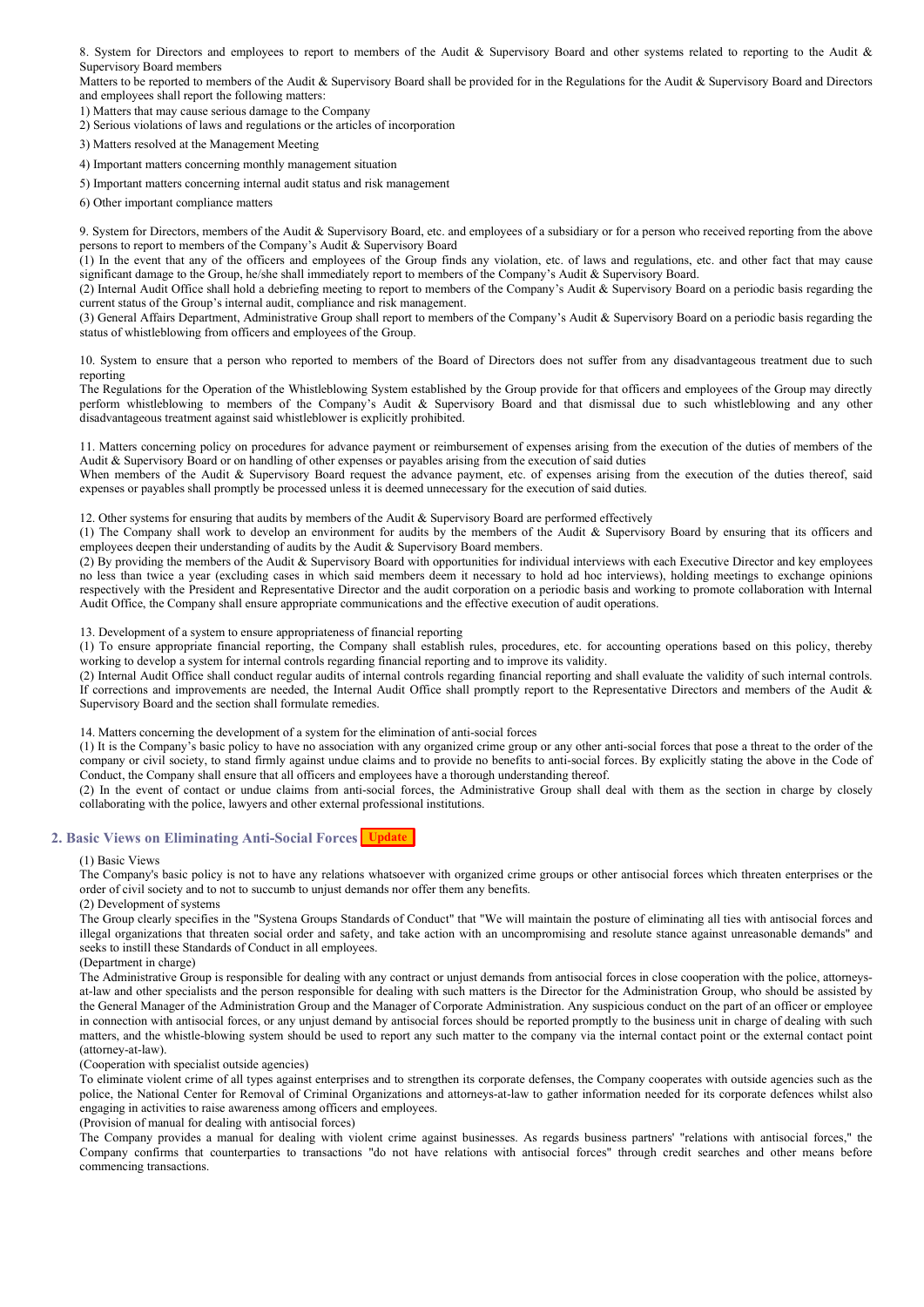# *Ⅴ* **Other**

―――

# **1. Adoption of Anti-Takeover Measures**

| <b>Adoption of Anti-Takeover Measures</b> | Not Adopted |
|-------------------------------------------|-------------|
| Supplementary Explanation                 |             |

# **2. Other Matters Concerning to Corporate Governance System Update**

1. Person responsible for timely disclosure and business unit in charge of timely disclosure

The Company appoints an officer in charge of information disclosure by resolution of the Board of Directors as the person responsible for managing inside information (Chief Information Officer), and the Director who is responsible for the Administrative Group or the Finance & Accounting Group assumes this post. The person responsible for handling information who must be appointed in accordance with the Timely Disclosure Rule is the manager of Corporate Administration. Regarding the execution of information disclosure operations, the Company has developed and operates a structure for identifying information that is important when investors make investment decisions and ensuring accurate and fair disclosure of information to the Tokyo Stock exchange without delay in accordance with internal regulations ("Rules for Prevention of Insider Trading" and "Information Disclosure Manual"), with Corporate Administration preparing the disclosure document for information about facts which have occurred or decisions and the Finance & Accounting Group preparing disclosure documents with respect to information about financial results.

2. Inside information management structure pertaining to timely disclosure

1) The Company appoints an officer in charge of information disclosure by resolution of the Board of Directors as the person responsible for management of inside information (Chief Information Officer) and also appoints the general manager of each division as persons responsible for information management.

2) When a material fact occurs, the persons responsible for information management report promptly to the officer in charge of information disclosure and endeavor to prevent the information from being leaked internally or outside the company.

3) The officer in charge of information disclosure discusses the newly gained information with the President and other persons deemed necessary and judges whether the information falls under matters to be disclosed defined in the "Timely Disclosure Rules."

4) In the case of information deemed to fall under matters to be disclosed defined in the "Timely Disclosure Rules," the officer in charge of information disclosure ensures inside information management and discloses the information at the appropriate time and by the appropriate method.

5) Material corporate information which falls under matters to be disclosed defined in the "Timely Disclosure Rules" is disclosed with the approval of the Board of Directors, in principle.

6) Information which does not fall under timely disclosure information but whose disclosure is judged beneficial (PR information) is actively disclosed based on the judgement of the officer in charge of information disclosure or the President.

7) When disclosing information, the Company initially uses the Timely Disclosure Network (TDnet) provided by the Tokyo Stock Exchange and then also promptly discloses the information on its website.

8) The Company seeks to raise awareness of the abovementioned management methods companywide by disclosing the "Rules for Prevention of Insider Trading" and the "Information Disclosure Manual" on the Intranet (internal bulletin board).

3. Information disclosure procedure for decisions which have been made and facts which have occurred

Such information is submitted to the Tokyo Stock Exchange via the TDnet system and materials are also submitted to the press club where necessary.

## 4. Compliance initiatives

To ensure that the officers and employees of the Company and its subsidiaries (hereinafter referred to as the "Group") comply with laws and regulations and social ethics in every corporate activity, the Group has established a management philosophy, standards of conduct, requirements for services and a code of conduct. Their spirit is repeatedly communicated in training programs for new employees and at the Management Meeting, which is held monthly, from the Representative Directors to management. The Group has established Regulations for the Operation of the Whistleblowing System for an internal reporting system and has internal consultation and whistleblowing contact points. In addition to a contact point for whistleblowing about violations of laws and regulations and other misconduct, the Group offers a number of consultation services for employees, including an opinion box directly linked to the Representative Directors, a contact point that addresses harassment, a consultation service related to the buying and selling of treasury stock to prevent insider trading, a consultation service related to personnel evaluation and assignment, and a "career support consultation service" where professional career counselors outside the Company who have extensive experience provide counseling and consultations directly to individual employees to detect and correct violations of laws and regulations and corporate ethics early and thereby maintain sound management. There are no whistleblowing cases related to violations of laws and regulations or other misconduct in the current fiscal year.

The Company adopted the Systena Health Declaration in 2017 and has been undertaking health promotion initiatives for employees. As a result, was recognized under the 2021 Certified Health & Productivity Management Outstanding Organizations Recognition Program\* as one of the "White 500" organizations, or 500 large enterprises that advance health and productivity management. The Company has also been certified as a 2021 Sports Yell Company\*\*, a company that promotes sports for employees' health promotion, by the Japan Sports Agency. Those initiatives are expected to continue stimulating the organization, encouraging employee vitality and enhancing productivity, and consequently improve results.

The Internal Audit Office regularly carries out audits of the effectiveness of internal controls for financial reporting under the Financial Instruments and Exchange Act, compliance with security export control regulations, and operating hours and reports the results to the Representative Directors and the Audit & Supervisory Board Members. The Representative Directors, Audit & Supervisory Board Members, audit corporation, and internal auditors seek to share information from time to time.

- The 2021 Certified Health & Productivity Management Outstanding Organizations Recognition Program is a program where the Ministry of Economy, Trade and Industry and the Nippon Kenko Kaigi jointly recognize companies. The Company was recognized in the large enterprise category for four consecutive years from 2018 and recognized as one of the "White 500" companies, the top 500 companies three times.
- \*\* In the 2021 Sport Yell Company program, 623 companies were certified (217 companies, 347 companies, and 533 companies were certified in 2017, 2018, and 2019, respectively).

#### 5. Risk management

The Director in charge of the Administrative Group is appointed by the President and Representative Director as Chief Risk Management Officer of the entire Company. Supervised by the Chief Risk Management Officer, the General Manager of the Administrative Group is responsible for preparing regulations for the systematic management of risks by category, including the Accounting Regulations, the Sales Management Regulations, the Credit Management Regulations, the Project Management Regulations, and the Software Management Regulations, in cooperation with the General Managers of other groups. The Company strongly promotes the linkage of targets related to ISO9001, ISO14001, ISO/IEC27001, and JISQ15001 (PrivacyMark), for which it has achieved certification, with the Company's business objectives so that compliance with ISO and JISQ standards will result in quality improvement. The ISO and JISQ targets cascade down to each group's targets.

Divisions related to development, in particular, have established a quality control office, etc. and strive to enhance quality and control the risk of losses. As a result, developers' working hours have been reduced. The Company has strengthened its project management system based on the root cause analysis of unprofitable projects in the previous fiscal year and has prevented unprofitable projects this fiscal year.

Each division's risk management of each project is monitored every month by the Internal Audit Office, which reports the results of monitoring to the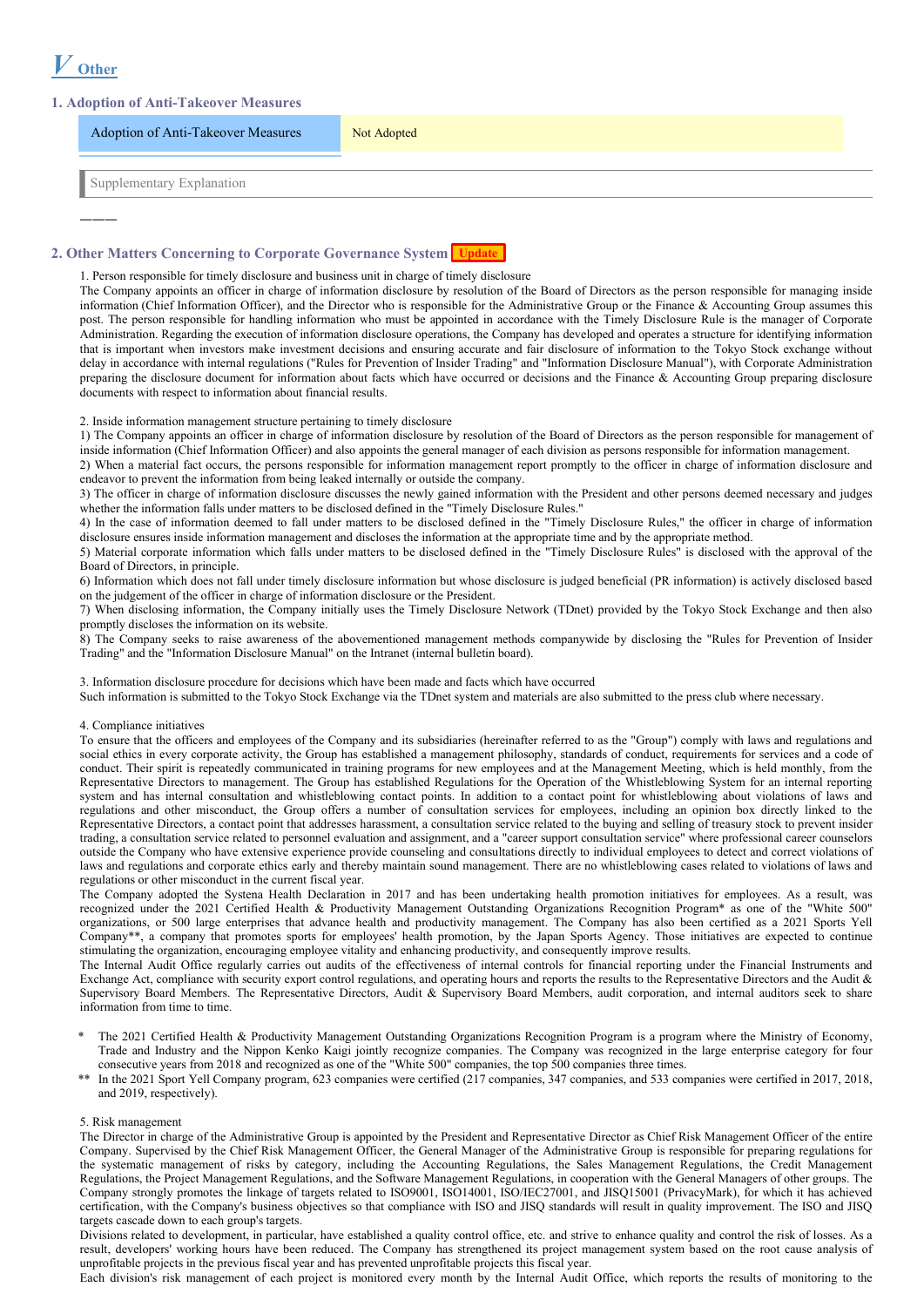Representative Directors and the Audit & Supervisory Board Members from time to time.

The Administrative Group manages risks throughout the entire Systena Group thoroughly and in a unified way. To secure the Group's business continuity under unforeseen circumstances, such as those following a major earthquake, the Company has prepared a Business Continuity Plan (BCP) and makes it known to officers and employees.

To prevent COVID-19 infections, the Company has ensured that recommended preventive actions are taken and has developed an environment for telework. As a result, there have been no clusters of infections, although there have been individual infections, and no serious cases.

Non-financial information, including ESG (environment, social and governance) information, is being increasingly emphasized in recent years as indicators for evaluating companies by the Government Pension Investment Fund (GPIF) in Japan and other institutional investors worldwide that take a long-term perspective. In this environment, the Company has made preparations to create a page to describe the Group's sustainability initiatives on the Company's website.

#### 6. Directors' execution of their duties and corporate administration at subsidiaries

The Company makes clear the persons in charge and their responsibilities and prescribes detailed procedures for fulfilling responsibilities in the Organization Regulations, the Regulations for Division of Duties, the Regulations on Decision-Making, and other regulations and has built and operates a system for Directors, etc. to execute their duties efficiently. The Company appoints multiple independent Outside Directors to enhance the Directors' supervisory functions. The Management Meeting, an advisory body for the Board of Directors consisting of Directors, Corporate Officers, and division managers, is held monthly to help the Board of Directors make decisions about important policies, including the policy on the management of the Company, and the execution of important operations. The Management Meeting reviews monthly results. The members actively exchange questions and answers and deliberate over issues. At each business group, the officer in charge of the group regularly convenes business promotion meetings, etc. to manage and operate projects efficiently. The Company unifies information and promotes IT management, using business application platform Canbus.\*, the Company's original service.

At subsidiaries, a similar system has been built. A Director or an Audit & Supervisory Board Member is dispatched from the Company for the same quality level as that of the Company and proper management. The Regulations for Managing Subsidiaries and Affiliates make responsibilities clear. The Company's Management Meeting receives reports from the Representative Directors of subsidiaries about monthly results, financial position, and other important information and reviews the information in the same way as at the Company.

The Internal Audit Office participates, as appropriate, in audits and meetings at subsidiaries that affect the effectiveness of internal controls for financial reporting and continually evaluates them according to Systena's standards. The Internal Audit Office reports the results of the evaluation to the Representative Directors, Audit & Supervisory Board Members, and the audit corporation as appropriate and shares information.

\* Using Canbus., the Company seeks to make visible real-time information, including information about quantifiable management, such as sales management and operations management, customer management, and the management of developers' skills.

#### 7. Audit & Supervisory Board Members

The Audit & Supervisory Board Members have opportunities to speak when they attend meetings of the Board of Directors. The full-time Audit & Supervisory Board Member attends regular executive meetings. They check the internal control system and internal control operations through those meetings. The Audit & Supervisory Board Members can ask employees of the Corporate Administration to give assistance necessary for their duties. An environment that enables them to perform their duties is provided. Under the Group's Regulations for the Operation of the Whistleblowing System, the officers and employees can report directly to the Audit & Supervisory Board Members. Unfair treatment of the officers and employees who have made reports is prohibited. The Audit & Supervisory Board Members share information from time to time with the Representative Directors, audit corporation, and internal auditors to carry out effective audits.

#### 8. Policy regarding decisions on distribution of surplus, etc.

The Company believes that returning profits to shareholders is one of the priorities in management. Its basic policy is to continue to pay stable dividends and distribute profits according to operating results.

The Company aims for a consolidated payout ratio of 40% or more and to actively pay dividends, taking into consideration its operating results and financial position in each fiscal year as well as the strengthening of the management base and business development in the future.

The Company purchases treasury stock flexibly as part of the distribution of profits, considering financial position and trends in stock prices.

The Company will effectively use retained earnings for investment in business fields expected to grow, the research and development of products, and advancing the recruitment and cultivation of human resources in response to business expansion.

Under Article 459, Paragraph 1 of the Companies Act, the Articles of Incorporation stipulate that dividends of surplus, etc. shall be paid by resolution of the Board of Directors.

#### 9. Prevention of corruption, including bribery

The Company's management is based on its philosophy. Instead of creating a detailed rule book, the Company posts its management philosophy, standards of conduct, code of conduct, and requirements for services on the intranet and requests each employee to understand the management philosophy, standards of conduct, code of conduct, and requirements of services and act under those rules. In this way, the Company strives to prevent corruption, including bribery.

The Company gathers information as appropriate about bribery and other actions that are contrary to the values that the Company emphasizes chiefly through the whistleblowing system and internal audits. If problems are detected, they will be reported to the Representative Directors or the Board of Directors and the Audit & Supervisory Board as needed. The Representative Directors or the Board of Directors will take strict action against problems under the internal rules, develop measures to prevent recurrence, and make them known to officers and employees.

In the fiscal year ended March 31, 2021, no employees faced disciplinary action due to bribery or other actions. The Company was not subject to any disciplinary action related to bribery or other actions.

The management philosophy, standards of conduct, and code of conduct are posted on the page below. https://www.systena.co.jp/about/idea.html

The requirements for services are not publicly available. They are as follows:

1. Always give cheerful greetings and strive to respond to people in a pleasant manner.

- 2. Observe strict timekeeping and make maximum effective use of the asset of time.
- 3. Seek personal improvement through the process of pursuing and achieving goals, and work toward continuous improvement.
- 4. Strive to improve quality, and strictly observe delivery dates and confidentiality.
- 5. Think from the viewpoints of others, and act with feelings of gratitude.
- 6. Accept that both positive and negative events are all the result of our own will and actions, and work positively towards future goals.

7. Strive to comply with the law and act with righteous moral integrity, and an awareness that a company is a public instrument of society.

#### 10. Political contributions

The Company does not make any political contributions.